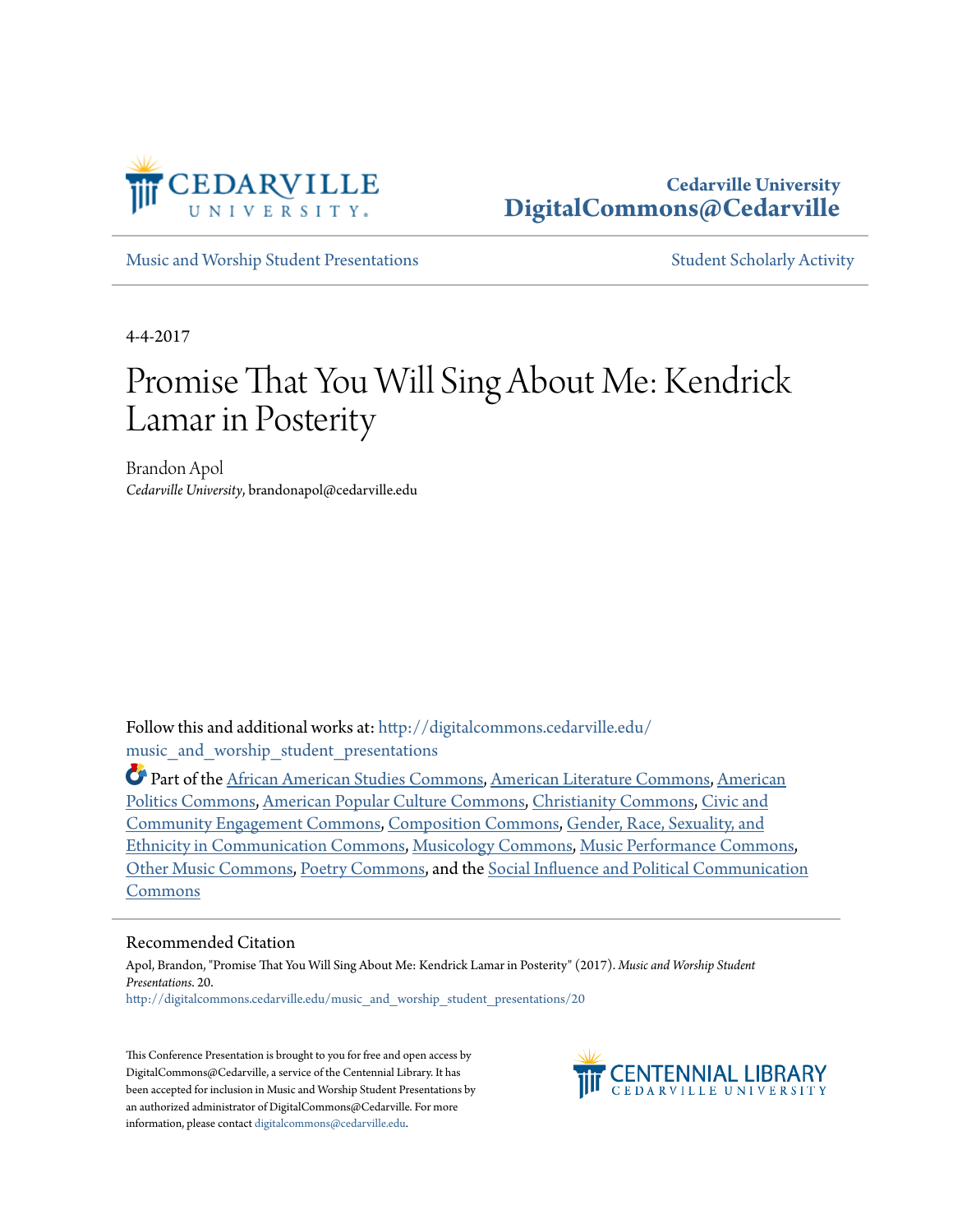# Promise That You Will Sing About Me: Kendrick Lamar and Posterity

### Brandon Apol *Cedarville University*

Sometimes the quietest moments turn out to have the loudest repercussions. This is true of twenty-eight-year-old rapper Kendrick Lamar, whose musical career has been defined by subtle surprise and incredible reception. Kendrick Lamar's music makes headlines. Of his three studio albums, one received an unanticipated Grammy nomination, one leaked a week ahead of schedule (and brought Kendrick five Grammys), and one released with no warning. . But the musing Kendrick poses is this: "I hope that at least one of you sing about me when I'm gone; Am I worth it? Did I put enough work in?"<sup>1</sup> Kendrick Lamar deserves long-term academic respect, admiration, and investigation because of his performance abilities, lyrical complexity, musical innovation within the rap genre, and his recognition by both critics and fans.

Kendrick Lamar Duckworth has been rapping since he was thirteen years old.<sup>2</sup> Born in Compton, California in 1987, Kendrick was raised by parents who moved to Los Angeles to escape gang-oriented neighborhoods in their native Chicago. Unfortunately, shortly afterwards, Compton turned into one of the most violent neighborhoods in North America, forcing Kendrick to grow up in that environment. At school in Los Angeles, Kendrick discovered poetry in seventh grade, thanks to an English teacher.<sup>3</sup> He began writing profusely, and discovered he was good at it. As a rapper, he was good enough to get signed to a record label at the age of sixteen under the moniker "K-Dot." He began working with Top Dawg Entertainment in Los Angeles, producing music himself and rapping over tracks produced by Top Dawg Entertainment's in-house production team, Tha Bizness. He remained

<sup>&</sup>lt;sup>1</sup> Duckworth, Kendrick Lamar, writer. Sing About Me/Dying of Thirst. Kendrick Lamar. Dr. Dre, 2012, MP3.

<sup>2</sup> Ahmed, Insanul. "Kendrick Lamar Interview: Turn the Page 2014 Cover Story | Complex." Complex.com. August/September 2014. Accessed February 17, 2016.

<sup>3</sup> Eels, Josh. "The Trials of Kendrick Lamar. (cover story)." Rolling Stone no. 1231 (March 26, 2015): 40.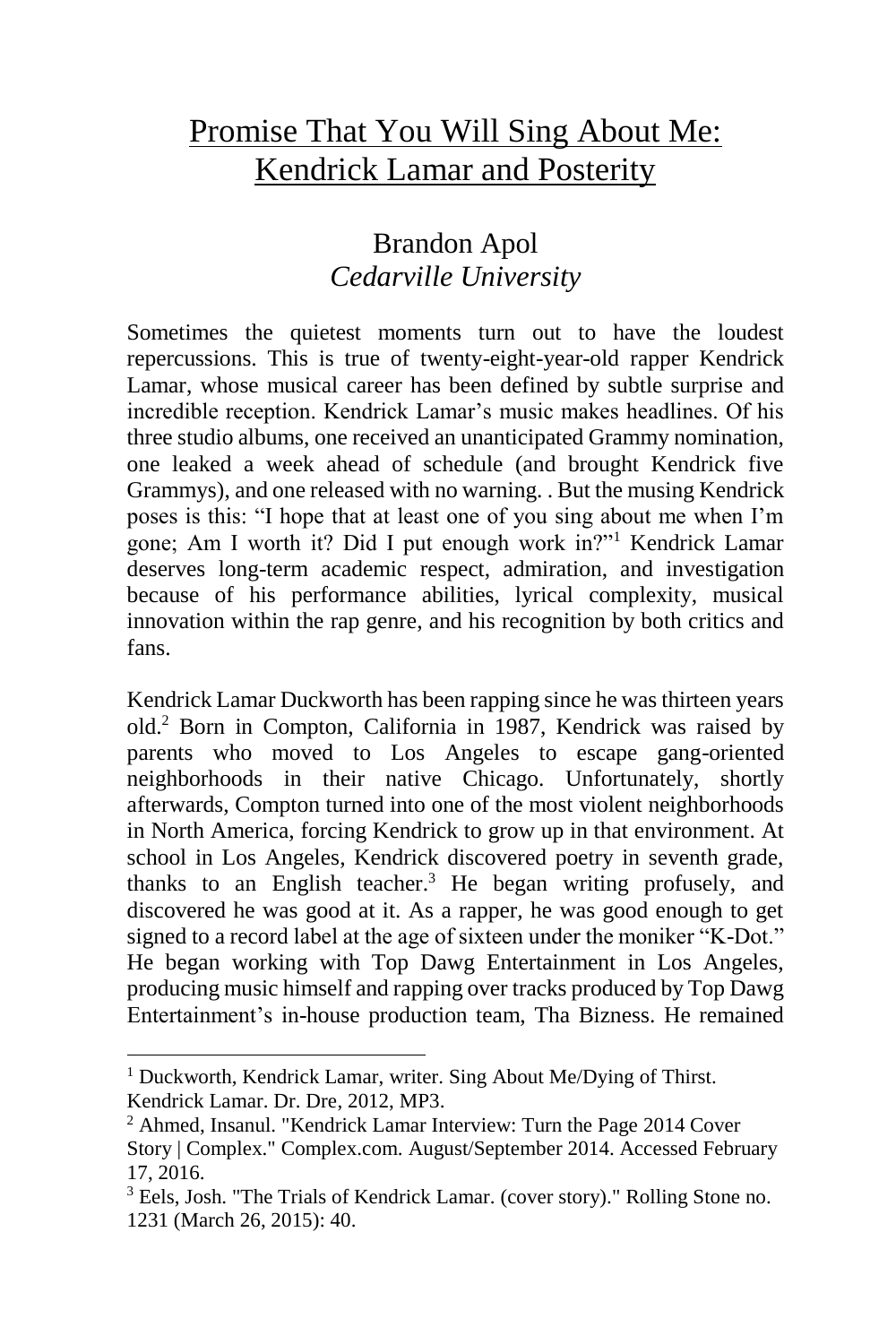unknown to the public at large for a while afterwards until 2012, when he released his platinum-selling album *Good Kid, m.A.A.d City* with Aftermath and Interscope Records.<sup>4</sup> It was for this album that Kendrick was first known, but since then, Kendrick has become known as a performer as well. He has toured with a variety of other large artists before headlining his own. Kendrick has shown up on a variety of stages since the release of *To Pimp A Butterfly*, including performances on *The Colbert Report, Saturday Night Live!,* the *Ellen* show*, Jimmy Fallon,* the BET Awards, and the Grammy Awards. Complex Magazine considers him to be one of the "Greatest of All Time".<sup>5</sup> He is one of the top ten rappers of all time, according to Billboard<sup>6</sup> and Best Rapper Alive according to Complex in 2016.<sup>7</sup>

In performances, audiences know Kendrick as an individual with a message. For example, in his 2015 BET Awards performance, he performed his Grammy-Award winning single, "Alright," live on television. While the lyrics of the song are a cultural statement all by themselves, he performed atop a damaged police car. The statement was not, as *Fox News* anchor Geraldo Rivera stated, to "incite violence" but to draw attention to systemic racism and police brutality.<sup>8</sup> In 2016, at the annual Grammy Awards Show, Kendrick showed up on stage dressed in prison clothes with handcuffs on and performed one of his untitled tracks from March's *untitled.unmastered.*<sup>9</sup> The goal was to expose cultural bias and fight against systemic racism.

Within hip hop, Kendrick is associated with his lyrical prowess and depth in reflecting his daily life experiences in a relatable, yet poetic way. Moreover, Kendrick has broken out of the hip hop world into the

 $\overline{a}$ 

<sup>6</sup> Billboard Staff. "Best Rappers List | Greatest of All Time | Billboard." Billboard. December 11, 2015. Accessed April 25, 2016.

<sup>4</sup> "Kendrick Lamar." Interscope Records. Accessed March 23, 2016. http://www.interscope.com/kendricklamar/videos.

<sup>5</sup> Ahmed, Insanul. "The Best Rapper Alive, Every Year Since 1979."

Complex. January 5, 2016. Accessed April 25, 2016.

http://www.complex.com/music/2016/01/the-best-rapper-alive-every-yearsince-1979/.

http://www.billboard.com/photos/6723017/the-10-best-rappers-of-all-time/1. <sup>7</sup> Ahmed, Insanul. "The Best Rapper Alive, Every Year Since 1979."

<sup>8</sup> Minsker, Evan. "Fox News Pundits Claim Kendrick Lamar's BET Awards Performance "Incites Violence"" Pitchfork. June 30, 2015. Accessed March 21, 2016.

<sup>9</sup> NPR Staff. "Kendrick Lamar: 'I Can't Change The World Until I Change Myself First'" NPR. December 29, 2015. Accessed February 17, 2016.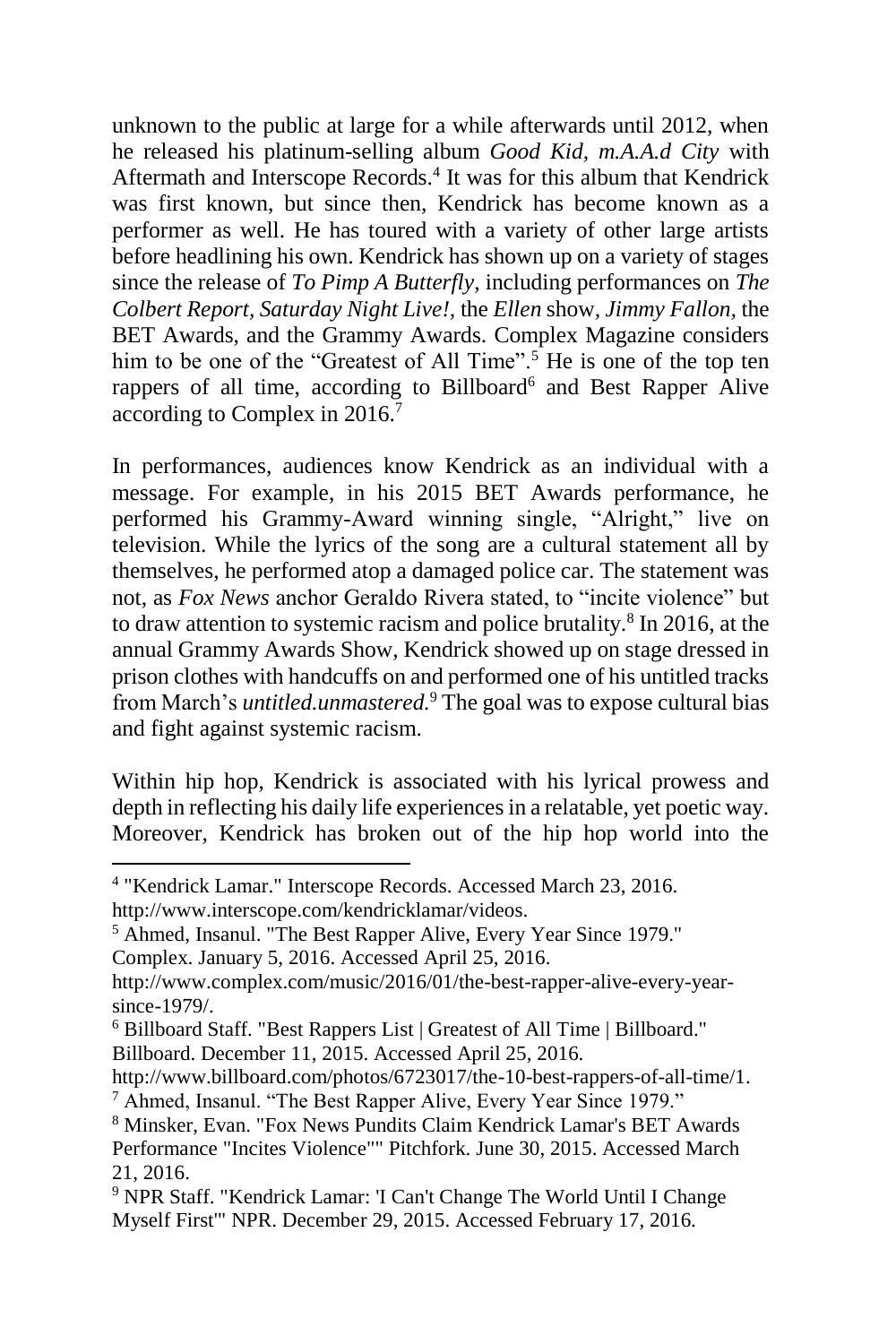mainstream in a way that other rappers haven't, due to his lyrical capacities. Some colleges even offer classes to study 2012's *Good Kid, m.A.A.d City* as a literary work, such as "Good Kids, Mad Cities" at Georgia Regent University.<sup>10</sup> the classes analyze his lyrics and compare them to literary works by James Joyce and James Baldwin.<sup>11</sup>Kendrick is operating on a different level of poetic composition than his peers. This allows audiences to handle his lyrics as poetry; beginning with his much less known debut *Section.80* from 2011, Kendrick Lamar has been making concept albums—each record is a full piece of art that tells a story. Kendrick is far from the first to make concept albums.The Beatles were one of the first rock groups to do so, followed by Pink Floyd (and preceded by every program symphony and opera before it). But no concept album since the 1980s has done as well as *Good Kid, m.A.A.d City.* 

All Kendrick's music is autobiographical—his music not only reflects his life experience and philosophy, but is his life experience and philosophy. Kendrick's *Good Kid, m.A.A.d City* tells the story of his coming of age. The album contains numerous themes and stories interwoven into a single metanarrative. According to Vice.com, *Good Kid, m.A.A.d City* is the story of how "K-Dot" grew up into Kendrick Lamar.<sup>12</sup> The acronym "m.A.A.d" stands for "my angry adolescence divided," as well as "my angel on angel dust." The first acronym refers to Kendrick's coming of age and the turmoil involved; the second refers to a bad drug trip Kendrick had (which he narrates in the album), leading to his disdain for and abstinence from drugs to this day.<sup>13</sup>

*Good Kid, m.A.A.d City* isn't in perfect chronological order. It starts with an introduction and some backstory in *Sherane (Master Splinter's* 

 $11$  Stutz, Colin. "Kendrick Lamar Is Now the Subject of a College Course  $\vert$ SPIN." Spin. September 04, 2014. Accessed April 25, 2016. [http://www.spin.com/2014/09/kendrick-lamar-good-kid-maad-city-college-](http://www.spin.com/2014/09/kendrick-lamar-good-kid-maad-city-college-course/)

[course/.](http://www.spin.com/2014/09/kendrick-lamar-good-kid-maad-city-college-course/)

<sup>10</sup> Jones, Jaleesa. "Georgia Students Study Kendrick Lamar for Class." USA TODAY College. September 01, 2014. Accessed February 17, 2016.

<sup>&</sup>lt;sup>12</sup>Bassil, Ryan. "The Narrative Guide To Kendrick Lamar's 'good Kid, m.A.A.d City'." Noisey.Vice. April 27, 2013. Accessed April 05, 2016. [http://noisey.vice.com/en\\_uk/blog/the-narrative-guide-to-kendrick-lamars](http://noisey.vice.com/en_uk/blog/the-narrative-guide-to-kendrick-lamars-good-kid-mad-city)[good-kid-mad-city.](http://noisey.vice.com/en_uk/blog/the-narrative-guide-to-kendrick-lamars-good-kid-mad-city)

<sup>13</sup> Martins, Chris. "Kendrick Lamar: 'm.A.A.d.' Stands For 'Me, an Angel on Angel Dust' | SPIN." Spin. October 19, 2012. Accessed April 05, 2016. http://www.spin.com/2012/10/kendrick-lamar-maad-stands-for-angel-dust/.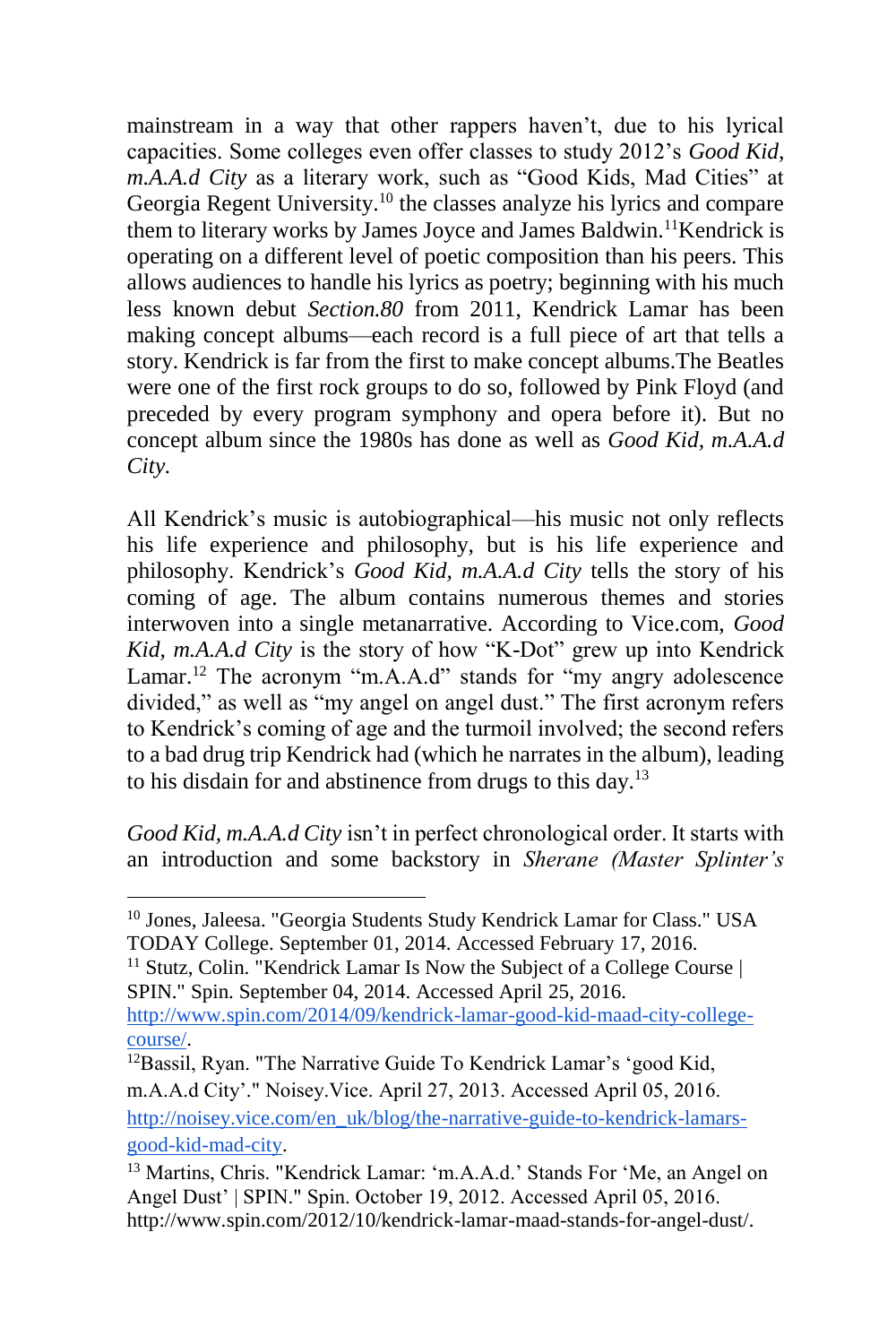*Daughter)*, but begins to tell the backstory of where Kendrick grew up and how he lived with his friends in *Don't Kill My Vibe* and *Backseat Freestyle.* After that, it introduces the inciting event and begins the story with *The Art of Peer Pressure.* Along with that piece, *Compton* and *Sherane* are the real beginnings of the story, which adds to the confusion as they are the last and first respective tracks on the record. K-Dot transitions to Kendrick through *Poetic Justice*, *Good Kid,* and *m.A.A.D City.* Kendrick completes the transition to adulthood through *Money Trees, Swimming Pools,* and *Sing About Me/Dying of Thirst*. He looks back on what's occurred in *Real* and *Compton*, which has audio from a skit at the end of it that chronologically occurs before anything else in the entire album (allowing listeners to put the album on loop and listen over and over again).

*Good Kid, m.A.A.d City* is an autobiographical concept album. The plot of the album proceeds as follows: young "K-Dot," as Kendrick is nicknamed as an adolescent, wants to have sex with a girl named Sherane. Sherane's cousins run in one of the two major Compton gangs, the Bloods or the Crips. When he arrives, the cousins shove K-Dot around and send him away humiliated. After he meets his friends later, they rob a house, get intoxicated, and decide to get revenge with a driveby shooting. At the shooting, the cousins shoot back, killing one of Kendrick's friends. The boys drive away and begin to try and cope. At this point, Kendrick's mental processes move from boy to man. As they deal with the loss of a brother, a woman (voiced by Maya Angelou, internationally acclaimed author and civil rights activist) $14$  who is one of Kendrick's wise neighbors tells the boys they need "holy water," and prays the sinner's prayer with them.<sup>15</sup> As a man, Kendrick reflects on everything and decides that he's going to give back to the community of Compton with what he accomplishes as a rap artist, be it financially or with wisdom  $16$ 

When put in chronological order, the album follows the lyrical content in terms of musical color. The tracks *Compton* and *Sherane* are much lighter than much of the rest of the album, though *Sherane* is in a minor key, foreshadowing what is to come while nodding to Kendrick's past.

<sup>15</sup>Duckworth, Kendrick Lamar, writer. Sing About Me, I'm Dying of Thirst. Kendrick Lamar. Sounwave, THC, Terrace Martin, 2012, MP3.

<sup>14</sup>Duckworth, Kendrick Lamar. "[Skit/Outro] Sing About Me/I'm Dying of Thirst." Genius. Accessed April 05, 2016. http://genius.com/1147929.

<sup>16</sup>Duckworth, Kendrick Lamar. *Good Kid, m.A.A.d City*. Los Angeles: Interscope & Aftermath, 2012.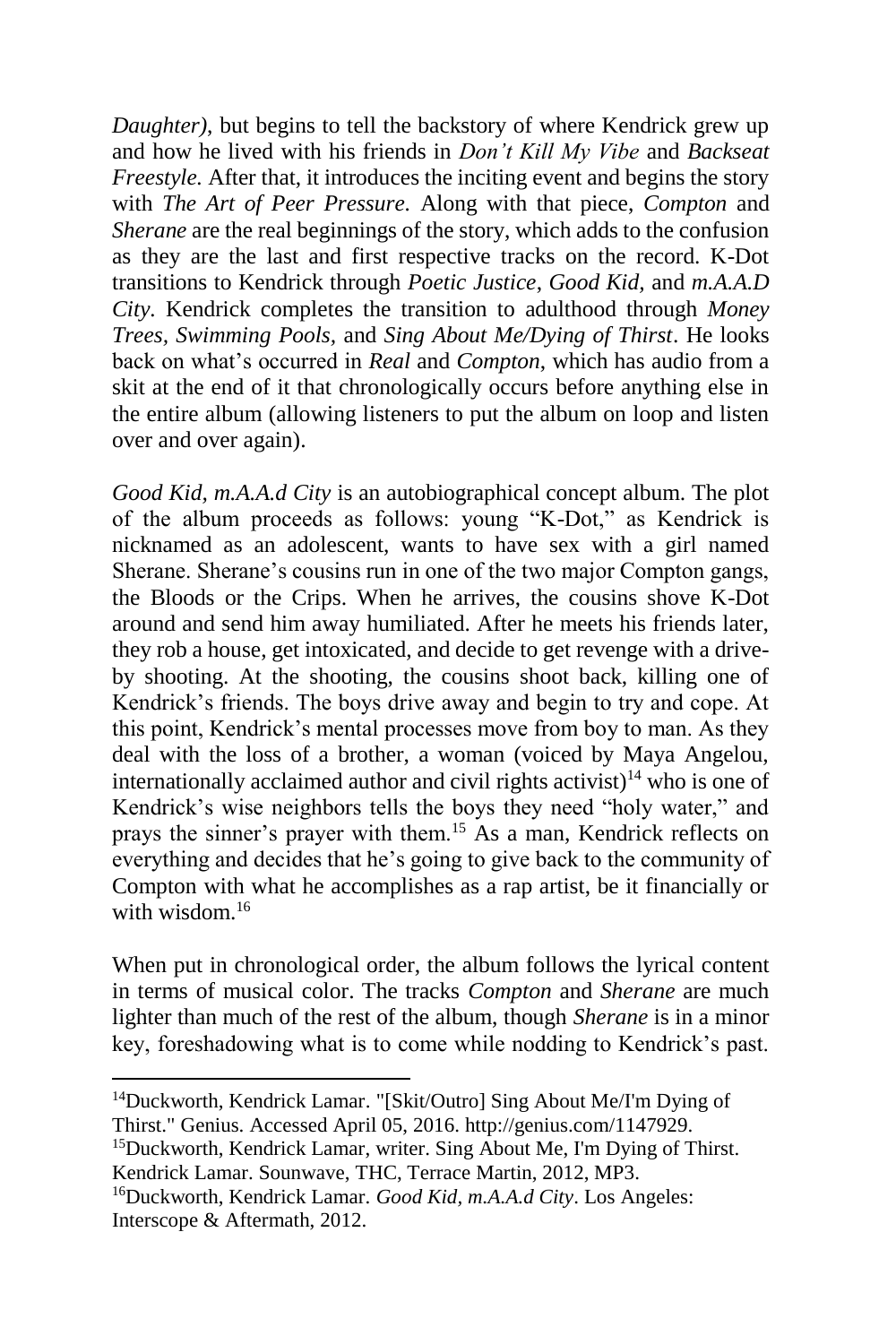The two tracks are both more upbeat with Kendrick using mellow vocal inflection. *Don't Kill My Vibe* and *Backseat Freestyle* reflect a high school lightheartedness and naïveté with their simpler, repetitive beats and catchy, singable hooks (the most memorable part of a song). Things start darkening in *The Art of Peer Pressure* and intensify in *Good Kid* and *m.A.A.d City*, which include more aggressive vocals. Those songs have some of the darkest sounds on the album, using minor keys and heavy percussion. Perhaps the darkest part of the record is *Swimming Pools*, where intoxicated Kendrick muses consequences of his actions on the way to the drive-by shooting. Particularly interesting is the ending on the album version of the song; the extended version includes an extra verse. The transition to that verse includes a chaotic, drunken, interrupted interlude. A disjointed effeminate voice recites the name "Sherane," several times, embodying everything young Kendrick wrongly desires as the hook of *Swimming Pools* restarts without completion. The problems in Kendrick's life are about to wake him up. It is at the end of this verse that the drive-by shooting occurs and Kendrick's friend is shot.<sup>17</sup>

Kendrick has reached a great deal of critical success. A variety of sources have called both *Good Kid, m.A.A.d City* and *To Pimp A Butterfly* instant classics,<sup>18</sup> and he's performed on a host of shows and stages. The Recording Industry Association of America certified Kendrick platinum for both *Good Kid, m.A.A.d City* and *To Pimp A Butterfly*, making him one of few rappers to go platinum in the last 15 years.

It is too soon to see what posterity will make of Kendrick's music, but current culture can be observed, and culture has embraced his art. Several recent examples are notable, in particular since Kendrick has grown increasingly political with his lyrical content throughout his life. One of Kendrick's first concrete memories about growing up was the Rodney King riots of spring 1992.<sup>19</sup> Young Kendrick grew up in a city that was filled with chaos because of police brutality, and those are the lenses he sees the police through. His lyrics have been political for a long time on a variety of levels because he's seen so much of the consequences and repercussions of political decisions firsthand.

<sup>17</sup> Duckworth, Kendrick Lamar. *Good Kid, m.A.A.d City*.

<sup>18</sup> Ahmed, Insanul. "The Making of Kendrick Lamar's "good Kid, m.A.A.d City"" Complex. October 23, 2012. Accessed March 14, 2016.

<sup>&</sup>lt;sup>19</sup> Eells, Josh. "The Trials of Kendrick Lamar. (cover story)." Rolling Stone no. 1231 (March 26, 2015): 40. MasterFILE Premier, EBSCOhost (accessed February 17, 2016).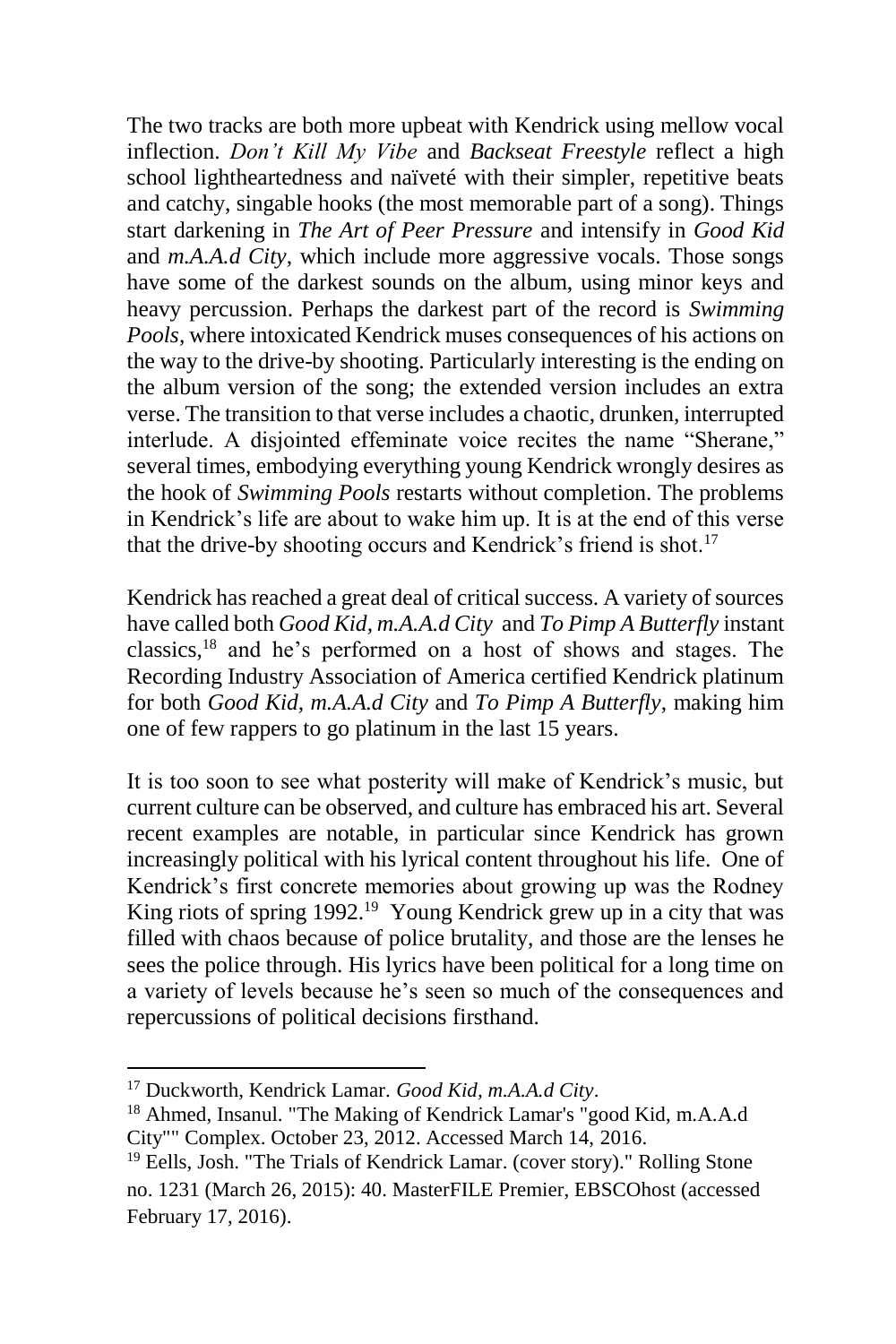The first example of his cultural commentary began in 2011's *Section.80,* continued in *Good Kid, m.A.A.d City* and blossomed in 2015's *To Pimp A Butterfly*. Among others, *Section.80* included a track entitled "#@\$% Your Ethnicity," which opened with this lyric: "I recognize all of you. Every creed and color. With that being said... #@\$% your ethnicity. You understand that? We gon' talk about a lot of stuff that concerns you. All of you." Kendrick has extensively discussed race and politics throughout his career. On *To Pimp a Butterfly,* the track entitled *The Blacker the Berry* was the first deeply political piece of Kendrick's, as it was Kendrick's response and reflection on the death of Trayvon Martin in 2012.<sup>20</sup> Released ahead of *To Pimp A Butterfly* as a single, the song, like many of his culturally oriented commentaries, engages his personal interaction with topics such as racism and injustice.

Two months later, in March, the entirety of *To Pimp A Butterfly* was released a week before the scheduled release date due to an error on the part of popular music-streaming service Spotify. On that record, Kendrick released *Alright*, a song about hope amidst negative circumstances. It was released later for radio play on June 30, 2015, and ultimately was the most successful of any of Kendrick's singles from the album. The lyrics of the hook to the song declares, "I'm messed up / Homie you messed up / But if God got us we then gon' be alright / we gon' be alright." This particular lyric has since been used in a variety of situations and locales as an anthem of hope and overcoming: the first example of this occurred in late July of  $2015<sup>21</sup>$  At a Black Lives Matter event in Cleveland, Ohio, policemen removed a 14-year old boy from a bus and forced him into a police vehicle. The crowd surrounded the car and prevented the police from leaving. As they surrounded the vehicle, however, the crowd began to chant, "We gon' be alright, we gon' be alright, we gon' be alright..."<sup>22</sup> A similar event transpired in Washington,

 $20$ Duckworth, Kendrick Lamar, writer. The Blacker the Berry. Kendrick Lamar. Dr. Dre, 2015, MP3.

<sup>21</sup> Haltiwanger, John. "How Kendrick Lamar Is Proof Hip-Hop Can Influence Society In Big Ways." Elite Daily How Kendrick Lamar Is Proof HipHop Can Influence Society In Big Ways Comments. August 03, 2015. Accessed April 05, 2016. [http://elitedaily.com/news/politics/kendrick-lamar-hip-hop-black](http://elitedaily.com/news/politics/kendrick-lamar-hip-hop-black-lives-matter/1156751/)[lives-matter/1156751/.](http://elitedaily.com/news/politics/kendrick-lamar-hip-hop-black-lives-matter/1156751/)

<sup>&</sup>lt;sup>22</sup> Piffin, Blake. "Police Harassment Leads to Crowd Singing Kendrick Lamar's "Alright"" YouTube. July 28, 2015. Accessed April 05, 2016. [https://www.youtube.com/watch?v=VUC\\_DOhfzwQ.](https://www.youtube.com/watch?v=VUC_DOhfzwQ)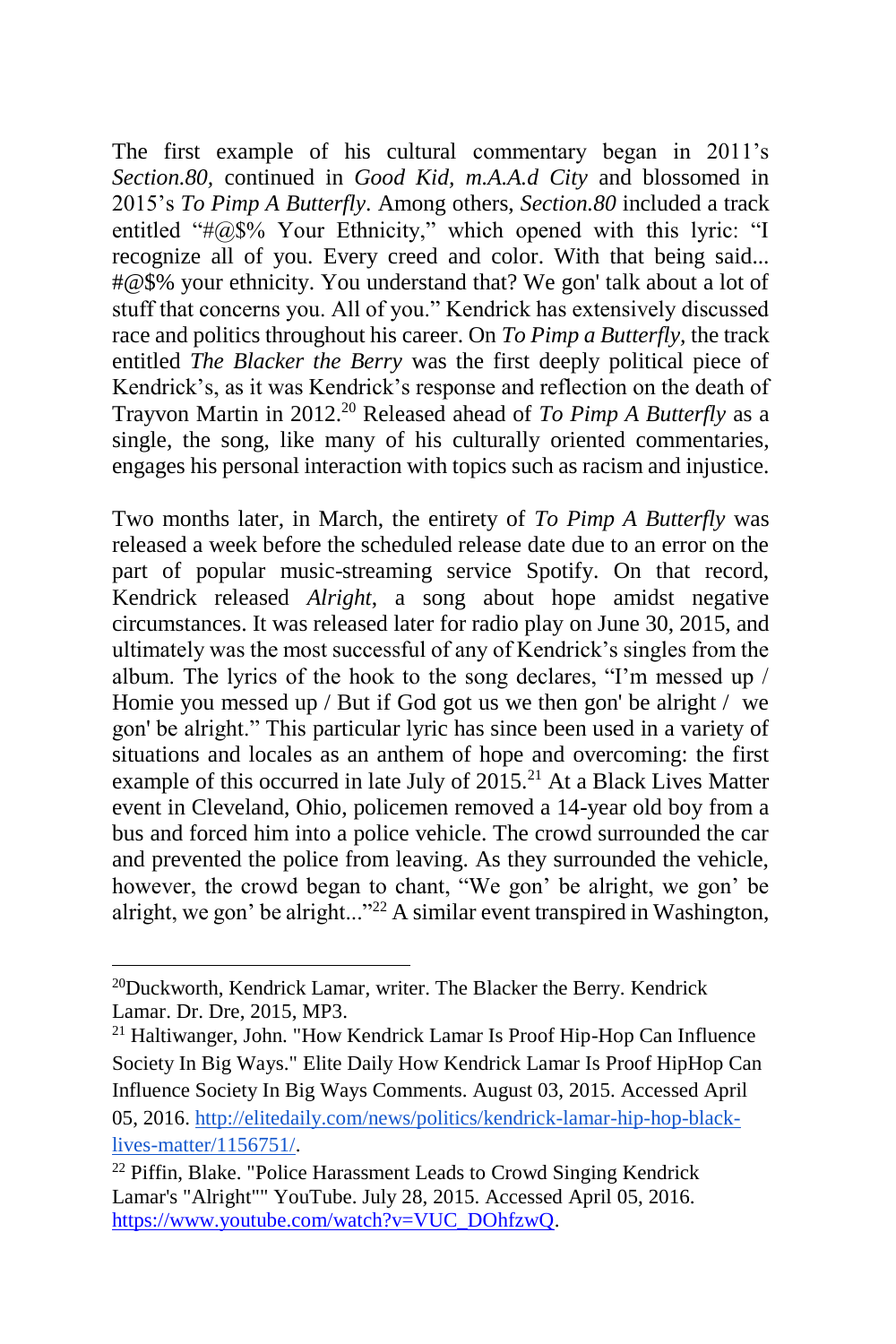D.C. at the 20th anniversary of the Million Man March. A crowd marching to make a political statement for racial equality chanted the lines, "We gon' be alright," as they marched.<sup>23</sup> Most recently, protesters at a 2015 Donald Trump rally in Chicago, Illinois repeated the lyrics, using them to make a statement about the character of Trump as well as those he represents.<sup>24</sup> To amplify the substantial cultural interaction between Kendrick and his audiences, United States president Barack Obama stated in December 2015 that Kendrick's *How Much A Dollar*  Cost? was his favorite song of 2015.<sup>25</sup> The song also made the White House annual Spotify playlist.<sup>26</sup> Ironically, Kendrick called Obama out in his song *Hood Politics*, claiming that Obama was ineffectual while comparing the Compton gangs to Washington's political parties.<sup>27</sup>

Beyond a staunch published artifact, Kendrick's writing process for rap is different than other rappers. As a general studio rule, rappers compose what they are going to record, write it down, and then record it. If they do not write it down, it is called "freestyling," and they make it up as they go along. Kendrick is different, though. While recording a concept album, Kendrick Lamar composes each verse as a whole, raps the whole thing, and doesn't write any of it down.<sup>28</sup> His live performance often includes freestyling. Kendrick's first record label signed him after he

<sup>23</sup> Rossignol, Derrick. "Crowd Chants Kendrick Lamar's "Alright" At D.C. Million Man March." Pigeons Planes. October 10, 2015. Accessed April 05, 2016. [http://pigeonsandplanes.com/2015/10/kendrick-lamar-alright-million](http://pigeonsandplanes.com/2015/10/kendrick-lamar-alright-million-man-march/)[man-march/.](http://pigeonsandplanes.com/2015/10/kendrick-lamar-alright-million-man-march/) 

<sup>&</sup>lt;sup>24</sup> Brown, Harley. "Protesters at Chicago Donald Trump Rally Chant Kendrick Lamar's 'Alright' | SPIN." Spin. March 12, 2016. Accessed March 14, 2016. [http://www.spin.com/2016/03/donald-trump-rally-chicago-kendrick-lamar](http://www.spin.com/2016/03/donald-trump-rally-chicago-kendrick-lamar-alright-video-watch/)[alright-video-watch/.](http://www.spin.com/2016/03/donald-trump-rally-chicago-kendrick-lamar-alright-video-watch/)

<sup>&</sup>lt;sup>25</sup>Gordon, Jeremy. "President Obama Says Kendrick Lamar's "How Much a Dollar Cost" Was His Favorite Song of 2015." Pitchfork. December 9, 2015. Accessed April 05, 2016. [http://pitchfork.com/news/62469-president-obama](http://pitchfork.com/news/62469-president-obama-says-kendrick-lamars-how-much-a-dollar-cost-was-his-favorite-song-of-2015/)[says-kendrick-lamars-how-much-a-dollar-cost-was-his-favorite-song-of-2015/.](http://pitchfork.com/news/62469-president-obama-says-kendrick-lamars-how-much-a-dollar-cost-was-his-favorite-song-of-2015/)

<sup>26</sup> Gordon, Jeremy. "President Obama Says Kendrick Lamar's "How Much a Dollar Cost" Was His Favorite Song of 2015." Pitchfork. December 9, 2015. Accessed April 05, 2016. [http://pitchfork.com/news/62469-president-obama](http://pitchfork.com/news/62469-president-obama-says-kendrick-lamars-how-much-a-dollar-cost-was-his-favorite-song-of-2015/)[says-kendrick-lamars-how-much-a-dollar-cost-was-his-favorite-song-of-2015/.](http://pitchfork.com/news/62469-president-obama-says-kendrick-lamars-how-much-a-dollar-cost-was-his-favorite-song-of-2015/) <sup>27</sup>Duckworth, Kendrick Lamar, writer. Hood Politics. Kendrick Lamar. Tae

Beast, Sounwave, Thundercat, 2015, MP3.

<sup>28</sup> Ahmed, Insanul. "Kendrick Lamar Interview: Turn the Page 2014 Cover Story | Complex." Complex.com. August/September 2014. Accessed February 17, 2016.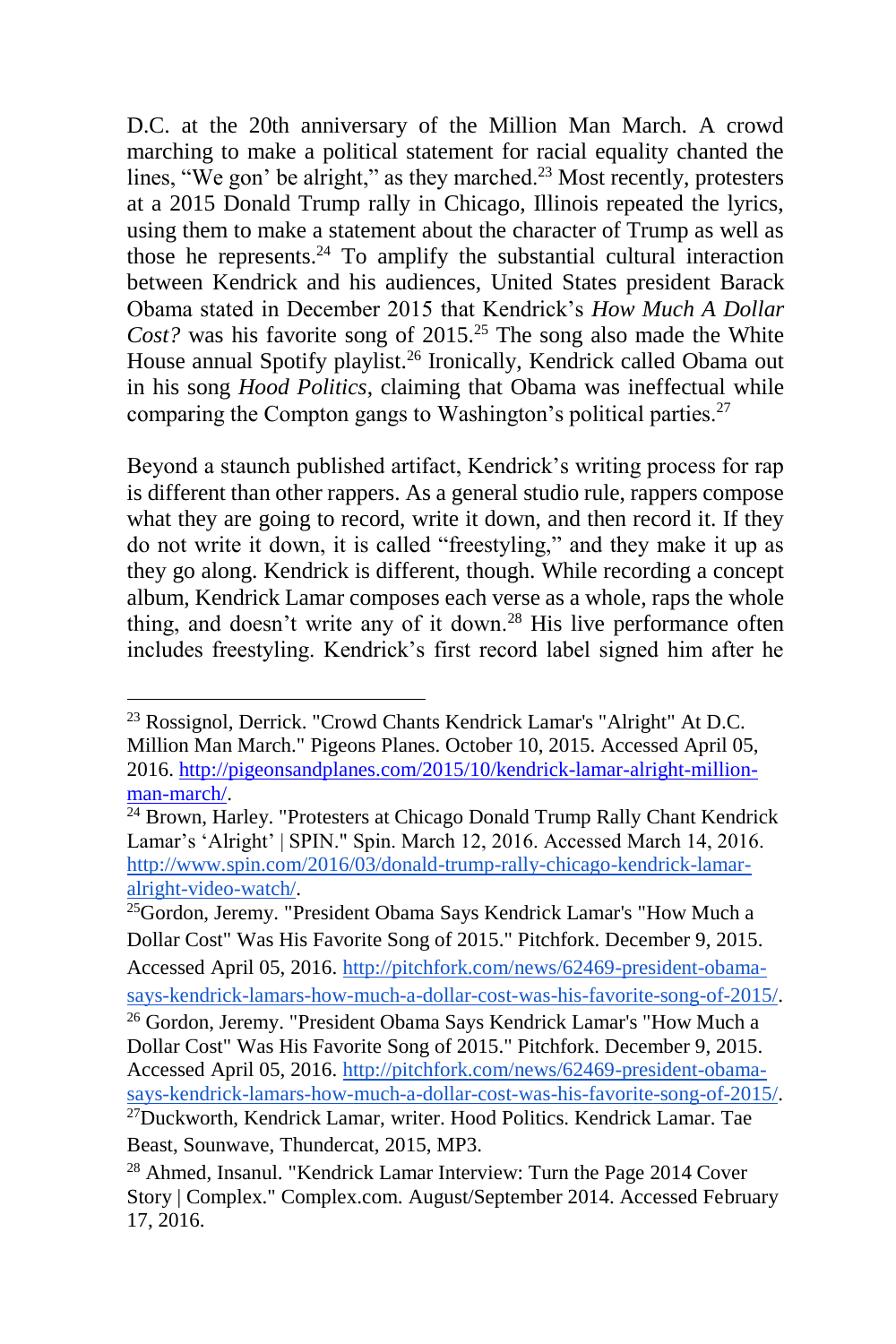walked into the studio and freestyled for two full hours at the age of sixteen.<sup>29</sup> Kendrick's ability to compose in a manner that ties in with his theme, message, concept, or story while rhyming and fitting the music rhythmically is a similar action in terms of complexity, musicality, and art. The closest comparable musical composition would be an improvised Bach organ fugue, where multiple threads of an idea exist in a variety of forms simultaneously and end regularly and cadentially.

Next to his lyrics, Kendrick's musical capacities are truly what make him unique amongst rappers. Insanul Ahmed, journalist and editor for Complex Magazine and Genius.com, states in an interview:

> "I think it's important to note that great rappers tend to have the worst influence. Kendrick—just like Jay Z and Kanye and Eminem and all the greats—is a gifted artist...for Kendrick, I think that's much harder because he's not really known for any gimmicks—he's all about the music and nothing else. Rapping like Kendrick? You have to be an A+ talent to get to his level, and even then it's hard..I think Kendrick falls into that category where it's just hard to be like him."<sup>30</sup>

Mr. Ahmed is claiming that while these other artists are all incredible rappers, they all also have some sort of quirk or style that rappers can look up to and imitate. For example, Kanye is a multifaceted public figure; he is known not only as a producer and rapper, but also has a huge social media presence, clothing line, and is married to actress and model Kim Kardashian. Eminem was the first great rapper who was white; after he went big, a host of other white rappers tried their hand. Ahmed is saying that Kendrick is different because he does not have personal quirks or cultural phenomena that contribute to his musical success like the other names listed do. Kendrick's success is founded on his music alone.

Labelmate and fellow rapper Ab-Soul remarks of Kendrick's early projects: "[Kendrick] was recording full songs with hooks and bridges and melodies and things to keep the crowd. He was not just interested in

<sup>&</sup>lt;sup>29</sup> Hopper, Jessica. "Kendrick Lamar: Not Your Average Everyday Rap Savior | SPIN - Page 3." Spin. October 09, 2012. Accessed March 19, 2016.

<sup>30</sup> Insanul Ahmed, e-mail message to author, April 13, 2016.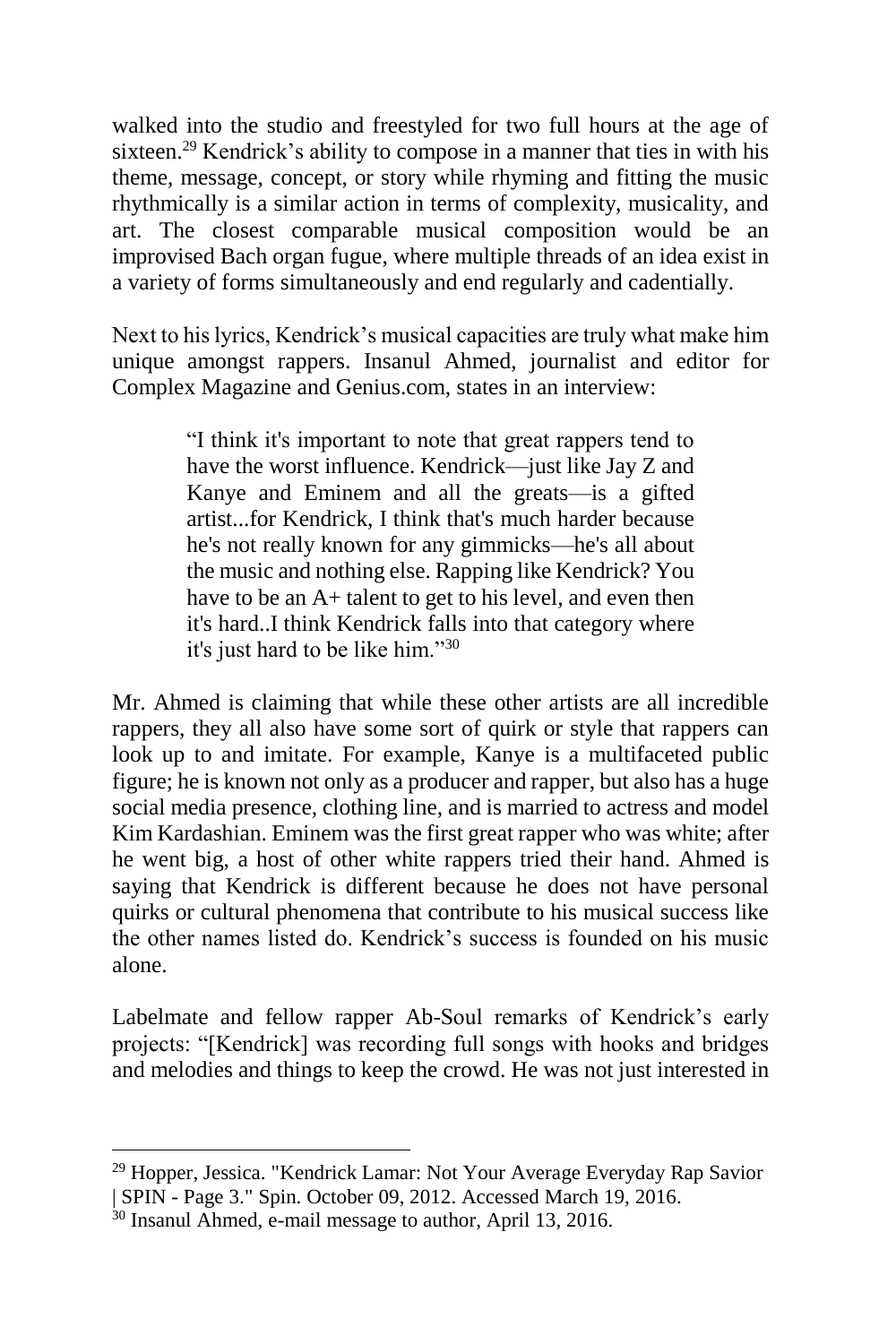being the best rapper, he was making songs that the world could sing."<sup>31</sup> Kendrick's music has grown with him, reflecting his maturing as both a rapper and human being. On *Section.80*, Kendrick's music follows much more regular schematics and structures, often consisting of an introduction of some sort, a rapped verse, a hook, another verse, a revisiting of the hook, a third verse, and a final reiteration of the hook. *Good Kid, m.A.A.D City* began visiting more of his now signature style, where a variety of style changes, instrumentational rearrangements, subtle jazz influences, and multimovement tracks appear. On *To Pimp A Butterfly*, these stylistic aspects become further developed, as Kendrick employs swung rhythms, extraneous jazz instrumentation, augmented song structures with a mosaic of multiple tempo and style changes in each piece, and spoken word sections. He also samples (reuses partial recordings of other artists) substantially less on *To Pimp A Butterfly* than he does on either of his previous records, and doesn't sample at all on *untitled.unmastered*.

One reason Kendrick doesn't sample as much on newer recordings is because he relies more heavily on his personal producers and musicians to write music, who include Sounwave (whom Kendrick has worked with for years and has been part of Kendrick's label's core group of producers since Kendrick first signed with Top Dawg Entertainment), Flying Lotus (Alice Coltrane's grand-nephew), and even young Egypt, the five-year-old son of Alicia Keys and Swizz Beats.<sup>32</sup> In fact, the production crew for *To Pimp A Butterfly* includes a host of producers; the aforementioned Sounwave, Flying Lotus, saxophonist Terrace Martin, Columbus Smith, Pharell Williams, Taz Arnold, Thundercat, Tae Beast, and LoveDragon.<sup>33</sup> On top of this, a variety of musicians were hired for the jazz sections; tenor sax star Kamasi Washington, bassist Thundercat, funk legend George Clinton, Grammy-award winning jazz pianist Robert Glasper, and drummer Robert "Sput" Searight of Snarky Puppy all make appearances across the album. Producer and creative contributor Terrance Martin contributes multiple strata of horns and alto saxophone. It is worthwhile to note that, perhaps symbiotically, Kamasi

<sup>31</sup> Hopper, Jessica. "Kendrick Lamar: Not Your Average Everyday Rap Savior | SPIN - Page 3." Spin. October 09, 2012. Accessed March 19, 2016.

<sup>32</sup> Genius. "Untitled Unmastered. by Kendrick Lamar." Genius. 2016. Accessed April 25, 2016. [http://genius.com/albums/Kendrick-lamar/Untitled](http://genius.com/albums/Kendrick-lamar/Untitled-unmastered)[unmastered.](http://genius.com/albums/Kendrick-lamar/Untitled-unmastered) 

<sup>33</sup> Genius. "Kendrick Lamar – To Pimp a Butterfly [Credits]." Genius. 2015. Accessed April 25, 2016. [http://genius.com/Kendrick-lamar-to-pimp-a](http://genius.com/Kendrick-lamar-to-pimp-a-butterfly-credits-lyrics)[butterfly-credits-lyrics.](http://genius.com/Kendrick-lamar-to-pimp-a-butterfly-credits-lyrics)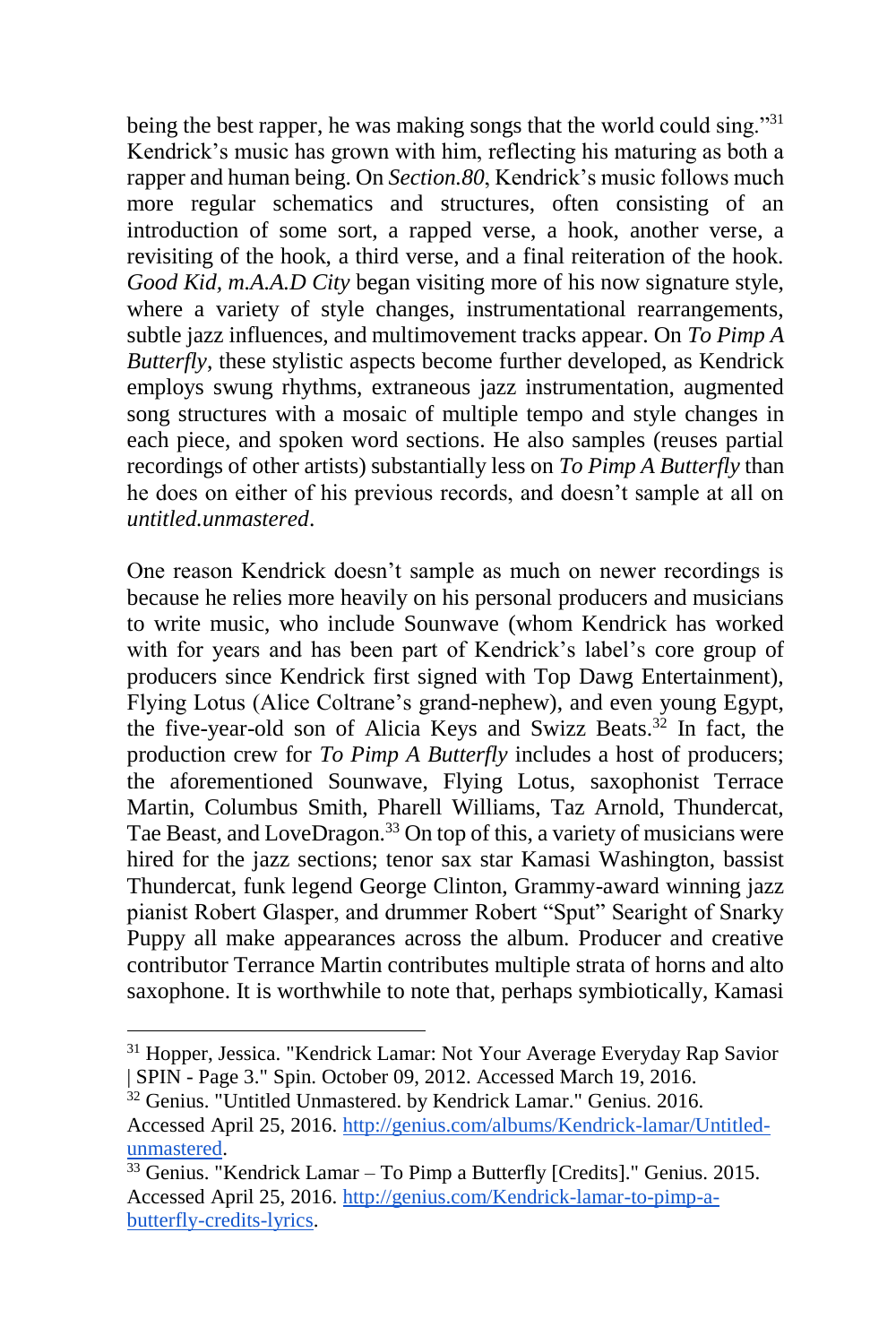Washington, Thundercat, and Flying Lotus have all garnered national attention as neo-jazz artists since 2013.<sup>34</sup> Kendrick's success has certainly helped launch their careers to new levels; for example, Kamasi Washington was a relatively unknown saxophone player in urban Los Angeles until he played with Kendrick Lamar, and his triple-record *The Epic* was NPR's top jazz album of 2015.<sup>35</sup> Flying Lotus already had a successful career as a producer, but his collaboration with Kendrick on 2014's *You're Dead!* led to generous industry attention.<sup>36</sup> Kendrick is unique, fluid, independent, and selects session musicians who are cutting edge composers in their own respective genres. Insanul Ahmed states that "After *good kid* came out, every time a rapper would come to the Complex office to play me their album, for a while they'd ALWAYS mention *good kid*."<sup>37</sup> Kendrick is clearly musically influencing his posterity and building a legacy for himself.

Kendrick engages his producers uniquely and personally. In an interview with Insanul Ahmed, Kendrick Lamar reveals of his writing process and involvement with producing tracks: "I'm very hands-on [with producers] and that's why my projects come out so cohesive. I don't just go out there and just find a bunch of instrumentals and rap over them. I have a specific sound in my head I want to convey. I really sit down with producers, I come up with ideas, and give them ideas. Truthfully, I should get some co-production on these tracks."<sup>38</sup> Kendrick is known to work abnormally closely with his musicians and producers and draw musical inspiration from a variety of locations when sampling. According to Top Dawg Entertainment's in-house producer J-Hen,

<sup>34</sup> Weiner, Natalie. "Way Out West: How Flying Lotus, Kamasi Washington, and Brainfeeder Are Bringing Jazz Back to the People." NOISEY. July 29, 2015. Accessed April 25, 2016. [http://noisey.vice.com/blog/brainfeeder-jazz](http://noisey.vice.com/blog/brainfeeder-jazz-flying-lotus-kamasi-washington-thundercat)[flying-lotus-kamasi-washington-thundercat.](http://noisey.vice.com/blog/brainfeeder-jazz-flying-lotus-kamasi-washington-thundercat) 

<sup>35</sup> [http://www.npr.org/sections/world-cafe/2015/12/14/459356360/david-dyes](http://www.npr.org/sections/world-cafe/2015/12/14/459356360/david-dyes-top-10-albums-of-2015)[top-10-albums-of-2015](http://www.npr.org/sections/world-cafe/2015/12/14/459356360/david-dyes-top-10-albums-of-2015)

<sup>&</sup>lt;sup>36</sup> Weiner, Natalie. "Way Out West: How Flying Lotus, Kamasi Washington, and Brainfeeder Are Bringing Jazz Back to the People." NOISEY. July 29, 2015. Accessed April 25, 2016.

<sup>37</sup> Insanul Ahmed, e-mail message to author, April 13, 2016.

<sup>38</sup> Ahmed, Insanul. "The Making of Kendrick Lamar's "good Kid, M.A.A.d City"" Complex. October 23, 2012. Accessed March 14, 2016.

[http://www.complex.com/music/2012/10/the-making-of-kendrick-lamars](http://www.complex.com/music/2012/10/the-making-of-kendrick-lamars-good-kid-maad-city/)[good-kid-maad-city/.](http://www.complex.com/music/2012/10/the-making-of-kendrick-lamars-good-kid-maad-city/)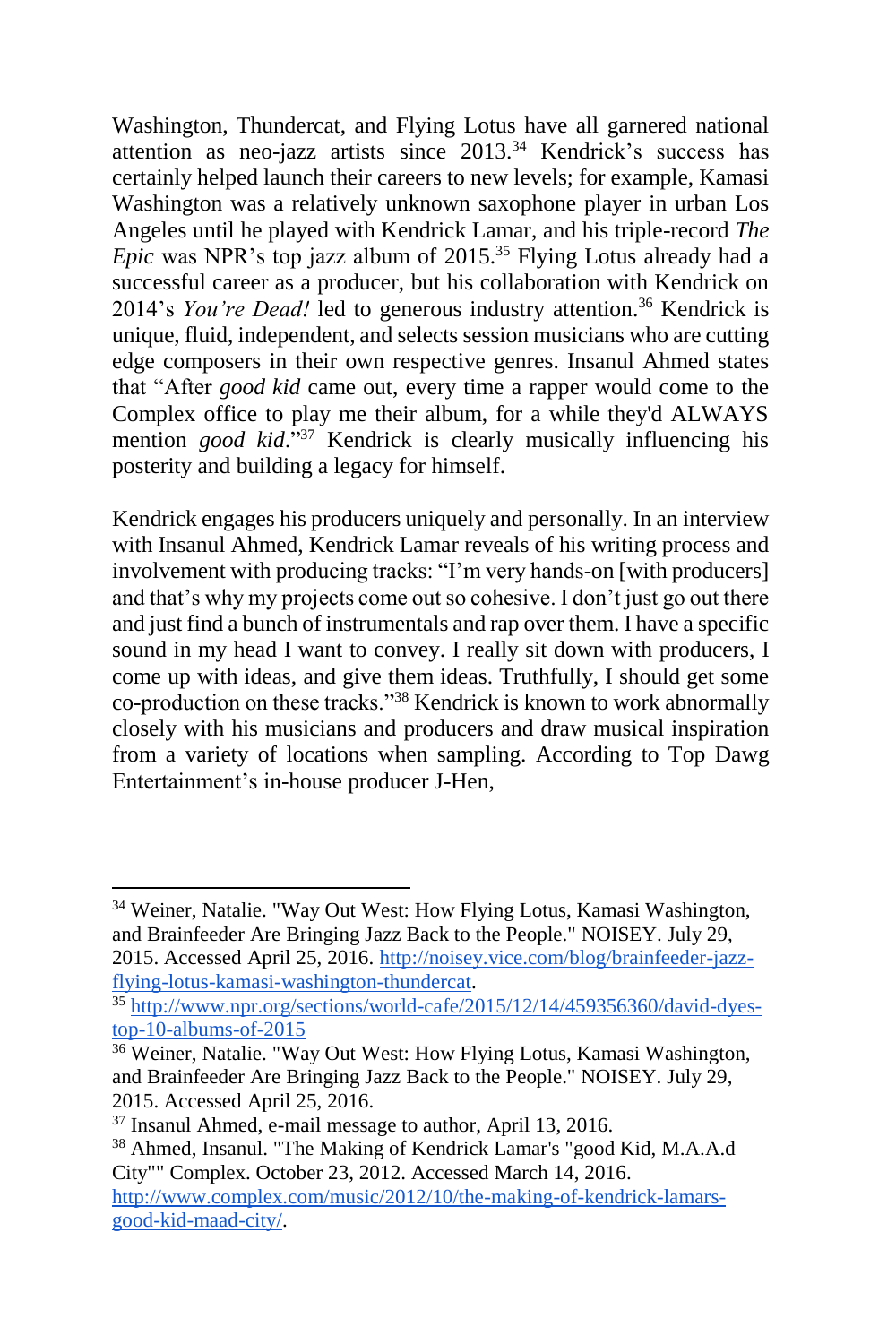"Kendrick started out in the background working with producers and doing hooks so he already developed himself as a producer in his own right. When we get with him, he'll tell you what sounds he likes, what vibe he's looking for. That's what inevitably made him so big. The fact that he's been able to create his own sound even with all the producers that he has worked with, he's been able to get his sound out of them. With us, with some of the songs we worked on prior to having this one selected for the album—they're all across the board. He's starting to nitpick exactly what he wanted from us so we gave it to him."39

Recently, Kendrick Lamar released *untitled.unmastered*, a surprise 8 song extended play album. In this compilation of unpublished compositions from the recording sessions for *To Pimp A Butterfly*, Kendrick expands stylistically. Similarly to Stravinski, Handel, and other great composers, Kendrick has a way of ingesting musical styles and making them his own, constantly pushing the envelope of sound. On *To Pimp A Butterfly*, Kendrick Lamar displayed propensities for both free-jazz and funk on *For Free? (Interlude)* and *King Kunta*, as well as conventional hip-hop styles on *The Blacker the Berry* and *Alright*. On *untitled.unmastered*, Kendrick covers a blend of soul and bossa nova (*untitled.06*), funk (*untitled.04*), trap (*untitled.02*), and the unique groove young Egypt came up with on *untitled.07*. *untitled.07* rings of contemporary classical style as well. Such fluidity between styles of music is rare even for instrumental composers; talent like that of Kendrick is a rarity in the rap world.

Kendrick Lamar deserves the respect of musical academics because of his capacities as a performer, his concept albums and the depth with which he tells his story, his impact on culture, and his proven ability to push the sounds of a genre. Kendrick is exploring the boundaries of hip hop in a host of ways; culturally, he is being absorbed and engaged by political and social movements in incredible ways. Musically, he is influencing those who come after, as rappers are looking up to *good kid, m.A.A.d City* as the new record to beat and *To Pimp A Butterfly* as linedefying. Additionally, he has brought neo-jazz to a podium it hasn't previously seen, sending careers of individuals such as Kamasi

<sup>39</sup> Ahmed, Insanul. "The Making of Kendrick Lamar's "good Kid, M.A.A.d City."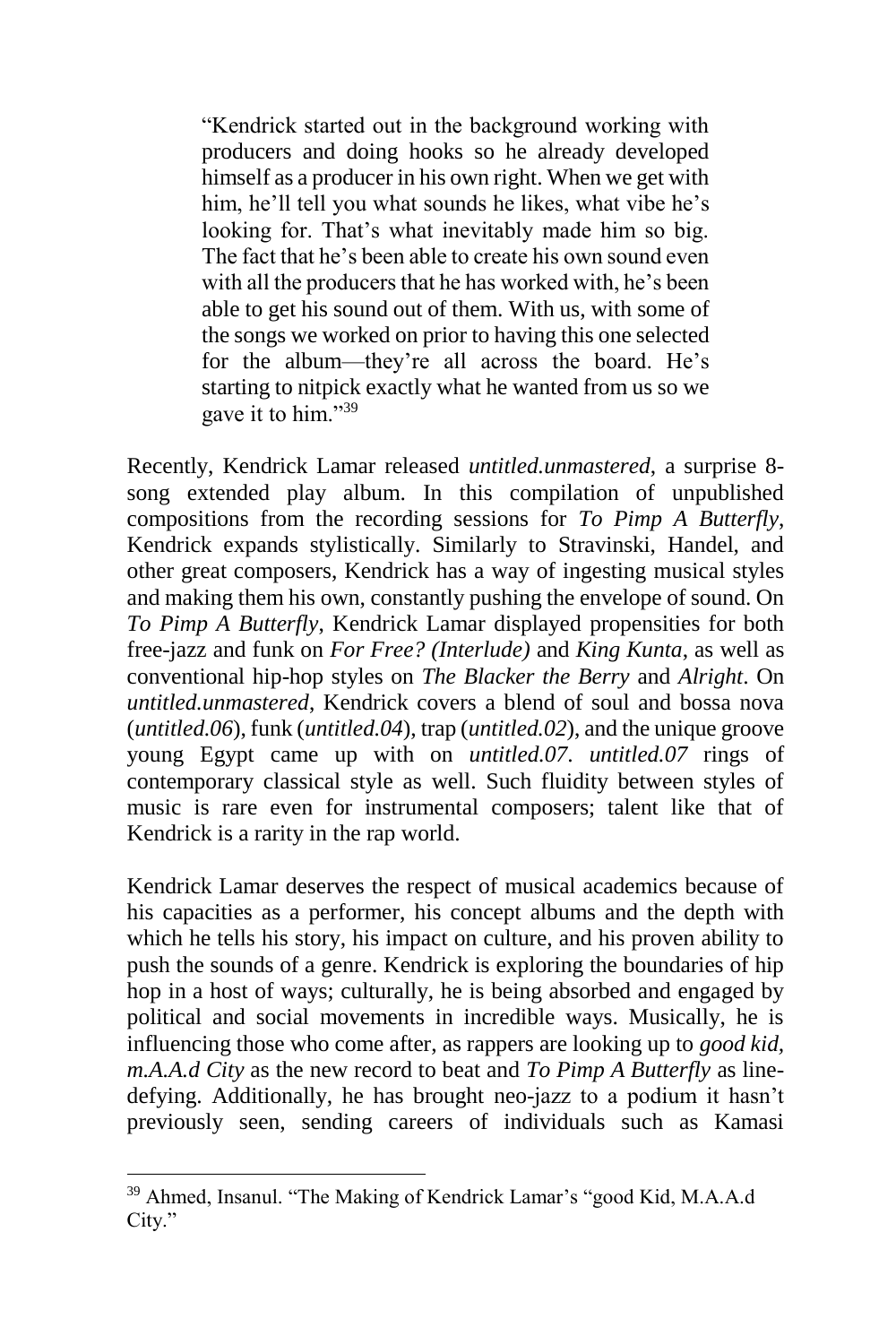Washington into the stratosphere. His performance capacities have earned him international stages, television appearances, and arena-filling tours. And as a rapper, Kendrick's concept albums are reaching unparalleled popularity, the sweetheart of critics and fans alike; he's gone platinum and reached status with critics as the greatest. His influence, as presented here, will surely continue to push those who come after to fight for creativity within the vein he has created for himself.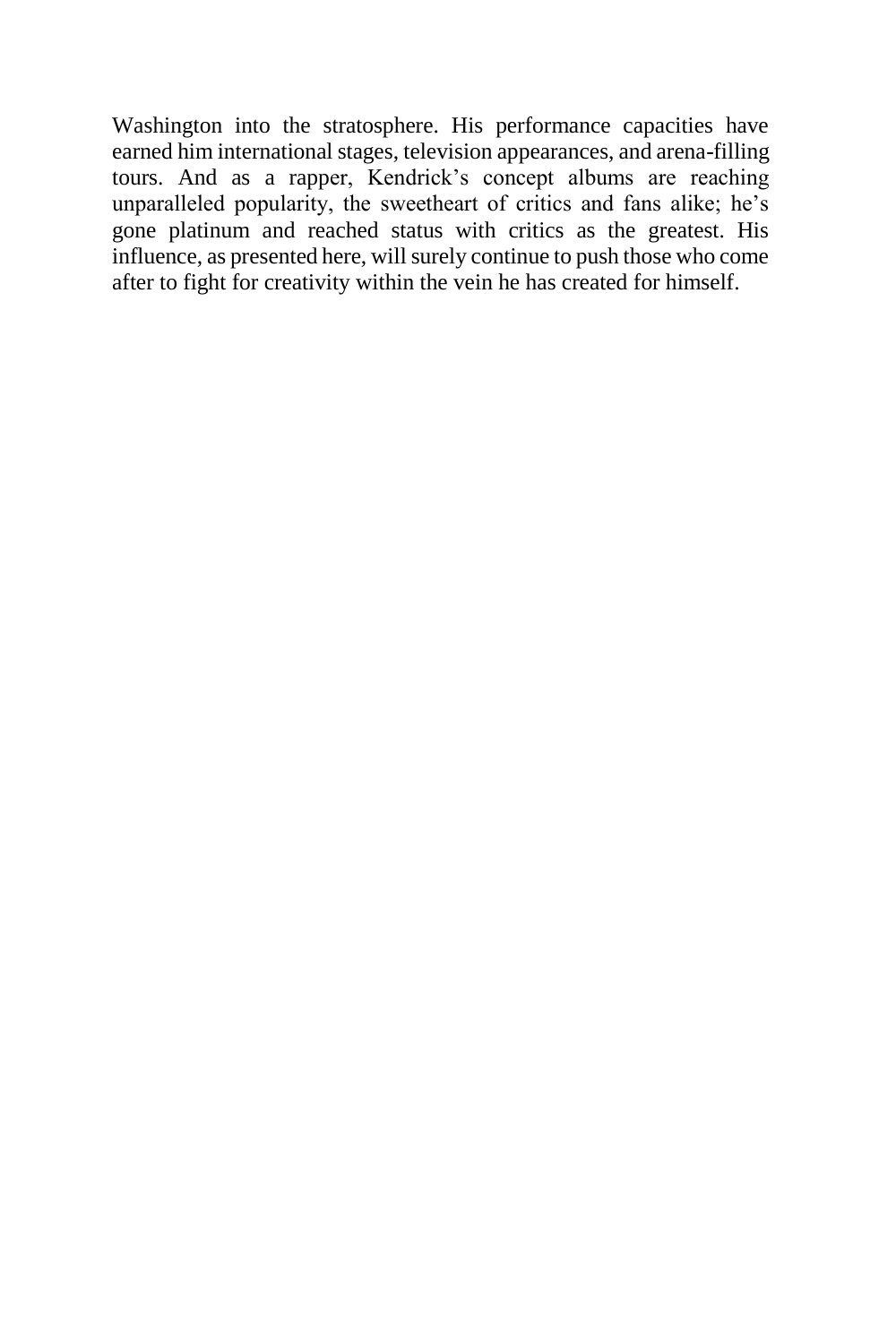# BIBLIOGRAPHY

- Ahmed, Insanul. "Kendrick Lamar Interview: Turn the Page 2014 Cover Story | Complex." Complex.com. August/September 2014. Accessed February 17, 2016. [http://www.complex.com/covers/kendrick-lamar-interview](http://www.complex.com/covers/kendrick-lamar-interview-turn-the-page-2014-cover-story/)[turn-the-page-2014-cover-story/.](http://www.complex.com/covers/kendrick-lamar-interview-turn-the-page-2014-cover-story/)
- ---"Macklemore Instagrams Text Messages Telling Kendrick Lamar It "Sucks That I Robbed You"" Complex. January 27, 2014. Accessed February 17, 2016. [http://www.complex.com/music/2014/01/macklemore-texts](http://www.complex.com/music/2014/01/macklemore-texts-kendrick-lamar-apology-after-grammys)[kendrick-lamar-apology-after-grammys](http://www.complex.com/music/2014/01/macklemore-texts-kendrick-lamar-apology-after-grammys)
- ---"The Best Rapper Alive, Every Year Since 1979." Complex. January 5, 2016. Accessed April 25, 2016. [http://www.complex.com/music/2016/01/the-best-rapper-alive](http://www.complex.com/music/2016/01/the-best-rapper-alive-every-year-since-1979/)[every-year-since-1979/.](http://www.complex.com/music/2016/01/the-best-rapper-alive-every-year-since-1979/)
- ---"The Making of Kendrick Lamar's "good Kid, m.A.A.d City"" Complex. October 23, 2012. Accessed March 14, 2016. [http://www.complex.com/music/2012/10/the-making-of](http://www.complex.com/music/2012/10/the-making-of-kendrick-lamars-good-kid-maad-city/)[kendrick-lamars-good-kid-maad-city/.](http://www.complex.com/music/2012/10/the-making-of-kendrick-lamars-good-kid-maad-city/)

---E-mail message to author. April 13, 2016.

Anderson, Sean, and Kendrick Lamar Duckworth, writers. Control. Big Sean Ft. Kendrick Lamar. No ID, 2013, MP3.

Bassil, Ryan. "The Narrative Guide To Kendrick Lamar's 'good Kid, m.A.A.d City'." Noisey.Vice. April 27, 2013. Accessed April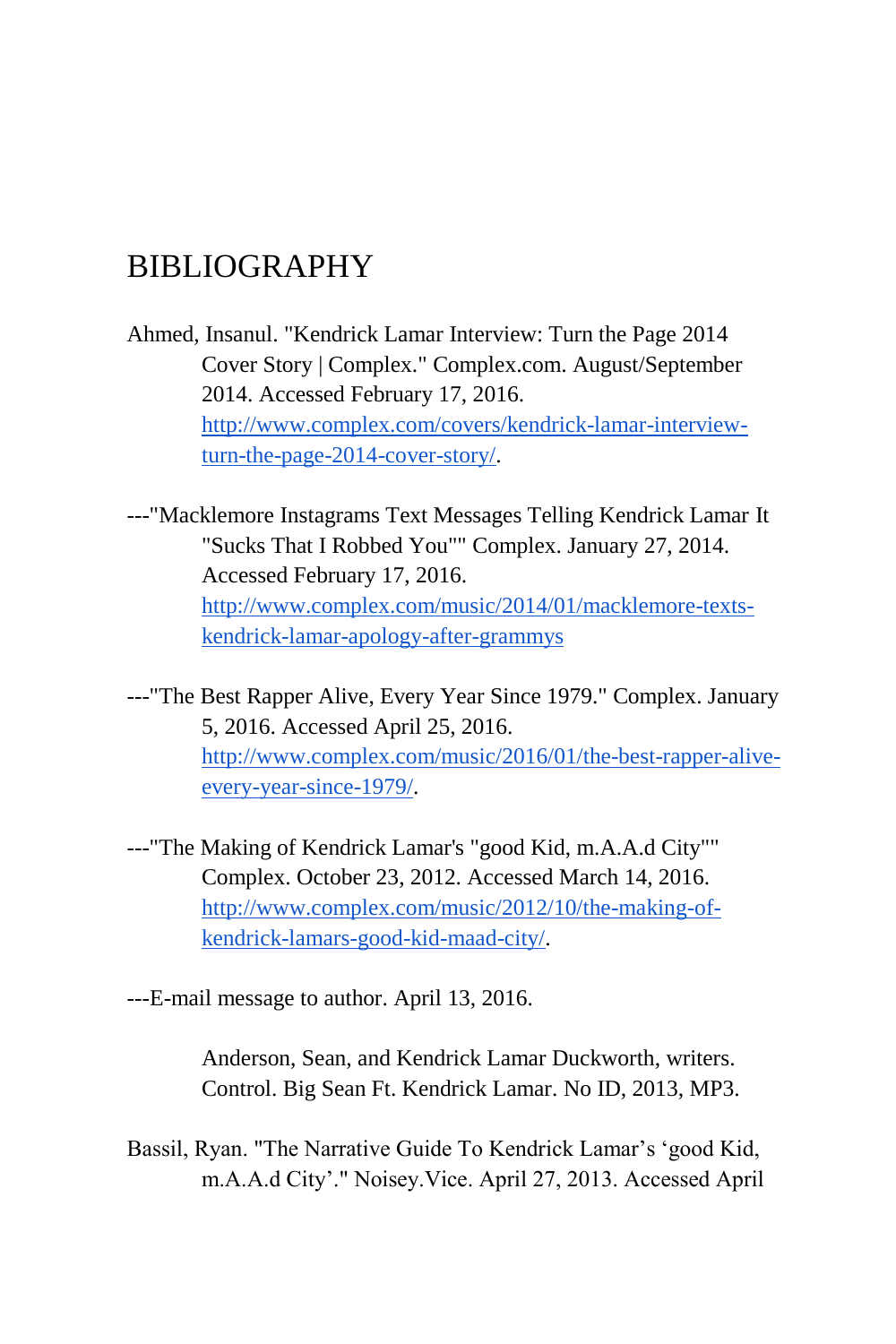05, 2016. [http://noisey.vice.com/en\\_uk/blog/the-narrative](http://noisey.vice.com/en_uk/blog/the-narrative-guide-to-kendrick-lamars-good-kid-mad-city)[guide-to-kendrick-lamars-good-kid-mad-city.](http://noisey.vice.com/en_uk/blog/the-narrative-guide-to-kendrick-lamars-good-kid-mad-city)

- "Best Rappers List | Greatest of All Time | Billboard." Billboard. December 11, 2015. Accessed April 25, 2016. [http://www.billboard.com/photos/6723017/the-10-best-rappers](http://www.billboard.com/photos/6723017/the-10-best-rappers-of-all-time/1)[of-all-time/1.](http://www.billboard.com/photos/6723017/the-10-best-rappers-of-all-time/1)
- Brown, Harley. "Protesters at Chicago Donald Trump Rally Chant Kendrick Lamar's 'Alright' | SPIN." Spin. March 12, 2016. Accessed March 14, 2016. [http://www.spin.com/2016/03/donald-trump-rally-chicago](http://www.spin.com/2016/03/donald-trump-rally-chicago-kendrick-lamar-alright-video-watch/)[kendrick-lamar-alright-video-watch/.](http://www.spin.com/2016/03/donald-trump-rally-chicago-kendrick-lamar-alright-video-watch/)
- Diaz, Angel. "Kendrick Lamar Is Making History With His "Untitled" Series, Not Records." Complex. January 10, 2016. Accessed February 17, 2016. [http://www.complex.com/music/2016/01/kendrick-lamar](http://www.complex.com/music/2016/01/kendrick-lamar-untitled-series)[untitled-series.](http://www.complex.com/music/2016/01/kendrick-lamar-untitled-series)
- Duckworth, Kendrick Lamar, writer. Alright. Kendrick Lamar. Dr. Dre, 2016, MP3.
- Duckworth, Kendrick Lamar, writer. \$@&#!, Don't Kill My Vibe. Kendrick Lamar. Dr. Dre, 2015, MP3.
- Duckworth, Kendrick Lamar, writer. For Free? (Interlude). Kendrick Lamar. Dr. Dre, 2015, MP3.
- Duckworth, Kendrick Lamar. Good Kid, M.A.A.D City. Los Angeles: Interscope & Aftermath, 2012.
- Duckworth, Kendrick Lamar, writer. Hood Politics. Kendrick Lamar. Tae Beast, Sounwave, Thundercat, 2015, MP3.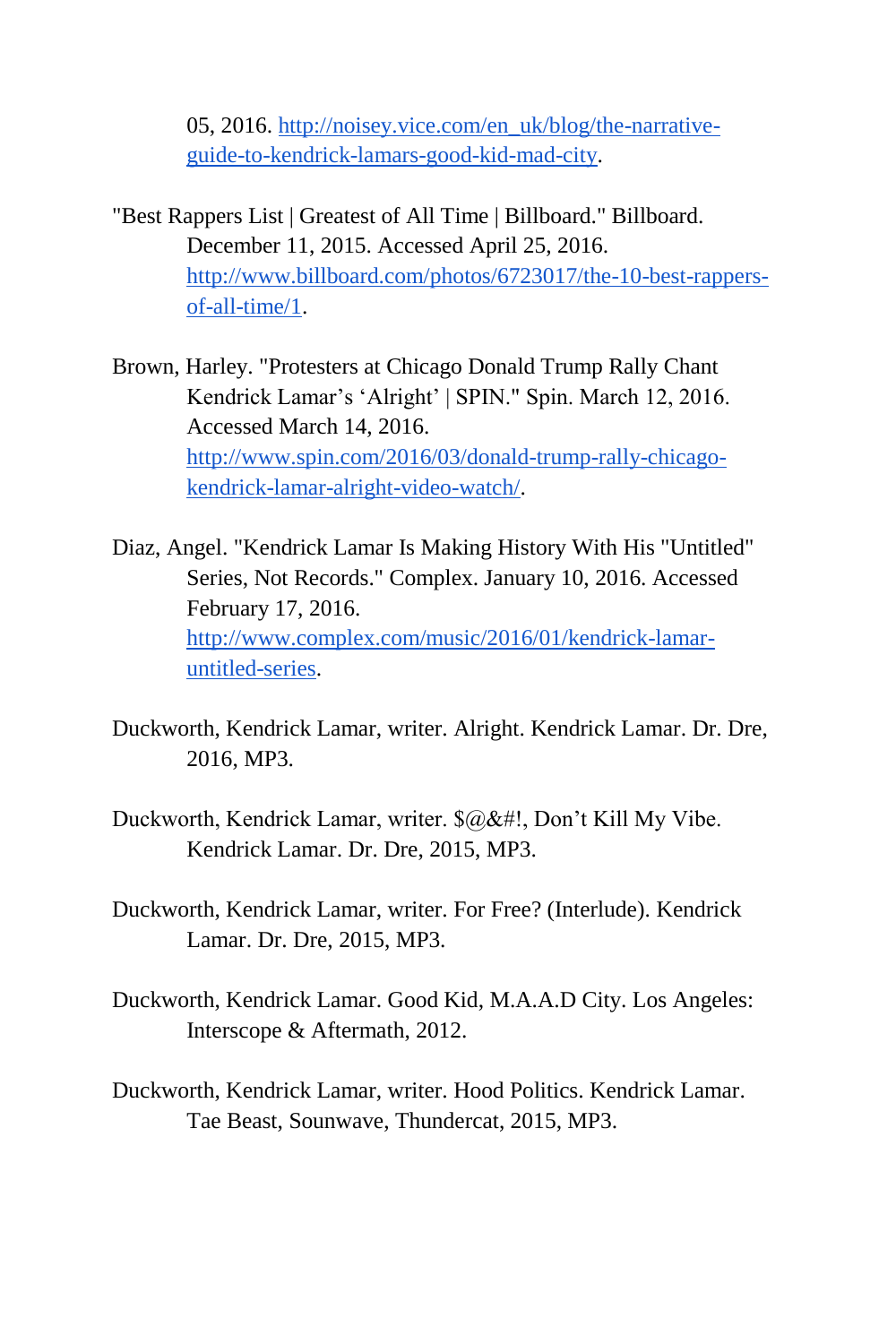- Duckworth, Kendrick Lamar, writer. The Blacker the Berry. Kendrick Lamar. Dr. Dre, 2015, MP3.
- Duckworth, Kendrick Lamar, writer. Mortal Man. Kendrick Lamar Ft. Tupac Shakur. Dr. Dre, 2015, MP3.
- Duckworth, Kendrick Lamar, writer. Swimming Pools (Drank). Kendrick Lamar. Sounwave, THC, Terrace Martin, 2012, MP3.
- Duckworth, Kendrick Lamar, writer. Kush and Corinthians. Kendrick Lamar. Dude Dawg, Kendrick Lamar, Sounwave, THC, Terrace Martin, MP3.
- Duckworth, Kendrick Lamar, writer. Sing About Me, I'm Dying of Thirst. Kendrick Lamar. Sounwave, THC, Terrace Martin, 2012, MP3.
- Duckworth, Kendrick Lamar. Untitled.02 (6.23.14). Kendrick Lamar. Yung Exclusive, Cardo, 2016, MP3.
- Eells, Josh. "The Trials of Kendrick Lamar. (cover story)." Rolling Stone no. 1231 (March 26, 2015): 40. MasterFILE Premier, EBSCOhost (accessed February 17, 2016).
- Ex, Kris. "The Blast Radius Of Kendrick Lamar's 'Control' Verse." NPR. August 22, 2013. Accessed February 17, 2016. [http://www.npr.org/sections/therecord/2013/08/21/214145432/t](http://www.npr.org/sections/therecord/2013/08/21/214145432/the-blast-radius-of-kendrick-lamars-control-verse) [he-blast-radius-of-kendrick-lamars-control-verse.](http://www.npr.org/sections/therecord/2013/08/21/214145432/the-blast-radius-of-kendrick-lamars-control-verse)
- Genius. "Kendrick Lamar To Pimp a Butterfly [Credits]." Genius. 2015. Accessed April 25, 2016. [http://genius.com/Kendrick](http://genius.com/Kendrick-lamar-to-pimp-a-butterfly-credits-lyrics)[lamar-to-pimp-a-butterfly-credits-lyrics.](http://genius.com/Kendrick-lamar-to-pimp-a-butterfly-credits-lyrics)
- Genius. "Untitled Unmastered. by Kendrick Lamar." Genius. 2016. Accessed April 25, 2016. [http://genius.com/albums/Kendrick](http://genius.com/albums/Kendrick-lamar/Untitled-unmastered)[lamar/Untitled-unmastered.](http://genius.com/albums/Kendrick-lamar/Untitled-unmastered)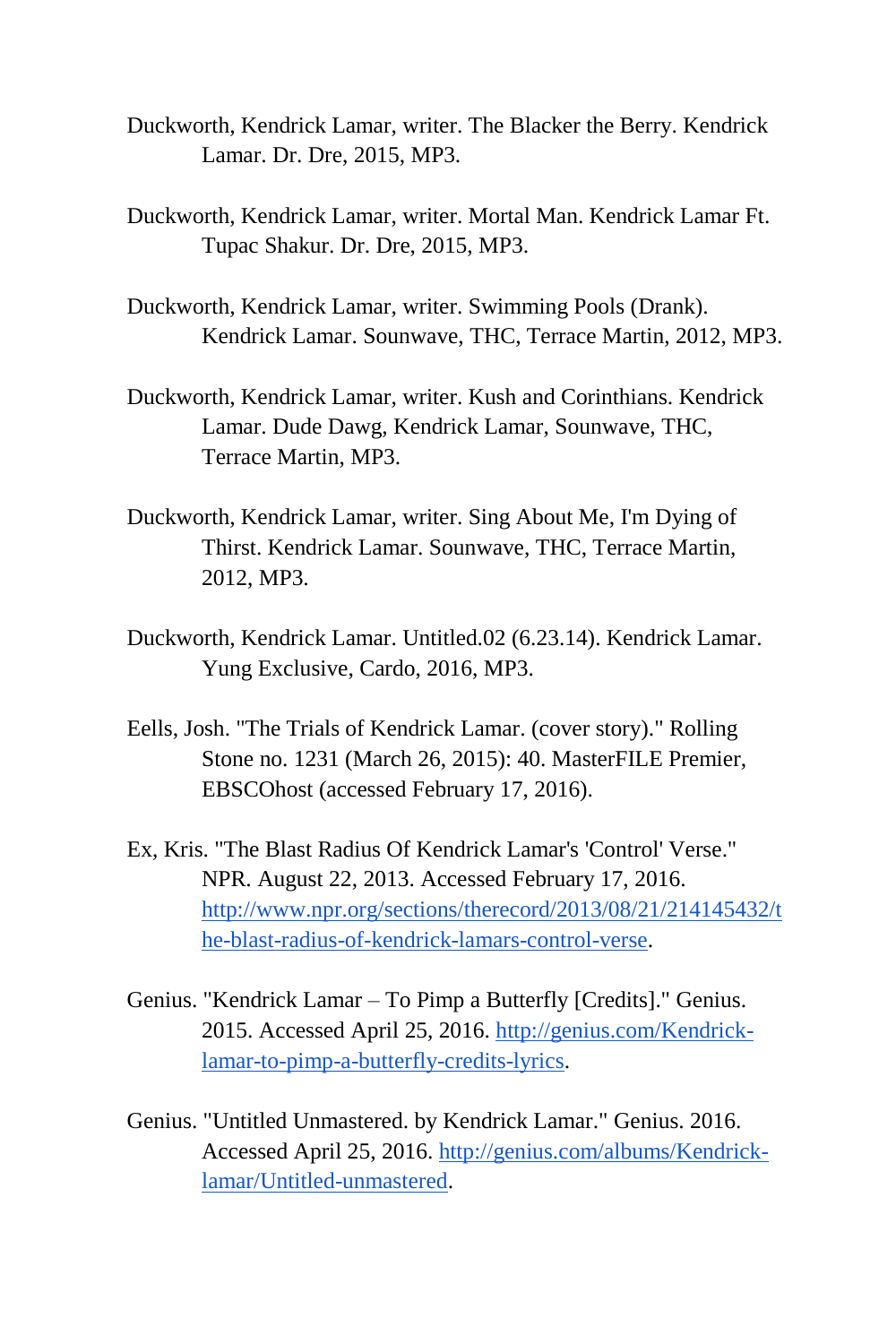- Lee, Gianni, and Mike Blud. "Kendrick Lamar Good Kid, m.A.A.d City (The Samples)." Good Kid, m.A.A.d City (The Samples). April 12, 2013. Accessed April 12, 2016. [http://hypetrak.com/2012/10/kendrick-lamar-good-kid-m-a-a](http://hypetrak.com/2012/10/kendrick-lamar-good-kid-m-a-a-d-city-the-samples/)[d-city-the-samples/.](http://hypetrak.com/2012/10/kendrick-lamar-good-kid-m-a-a-d-city-the-samples/)
- Gordon, Jeremy. "President Obama Says Kendrick Lamar's "How Much a Dollar Cost" Was His Favorite Song of 2015." Pitchfork. December 9, 2015. Accessed April 05, 2016. [http://pitchfork.com/news/62469-president-obama-says](http://pitchfork.com/news/62469-president-obama-says-kendrick-lamars-how-much-a-dollar-cost-was-his-favorite-song-of-2015/)[kendrick-lamars-how-much-a-dollar-cost-was-his-favorite](http://pitchfork.com/news/62469-president-obama-says-kendrick-lamars-how-much-a-dollar-cost-was-his-favorite-song-of-2015/)[song-of-2015/.](http://pitchfork.com/news/62469-president-obama-says-kendrick-lamars-how-much-a-dollar-cost-was-his-favorite-song-of-2015/)
- Haltiwanger, John. "How Kendrick Lamar Is Proof Hip-Hop Can Influence Society In Big Ways." Elite Daily How Kendrick Lamar Is Proof HipHop Can Influence Society In Big Ways Comments. August 03, 2015. Accessed April 05, 2016. [http://elitedaily.com/news/politics/kendrick-lamar-hip-hop](http://elitedaily.com/news/politics/kendrick-lamar-hip-hop-black-lives-matter/1156751/)[black-lives-matter/1156751/.](http://elitedaily.com/news/politics/kendrick-lamar-hip-hop-black-lives-matter/1156751/)
- Hopper, Jessica. "Kendrick Lamar: Not Your Average Everyday Rap Savior | SPIN - Page 3." Spin. October 09, 2012. Accessed March 19, 2016. [http://www.spin.com/2012/10/kendrick](http://www.spin.com/2012/10/kendrick-lamar-not-your-average-everyday-rap-savior/3/)[lamar-not-your-average-everyday-rap-savior/3/.](http://www.spin.com/2012/10/kendrick-lamar-not-your-average-everyday-rap-savior/3/)
- Jones, Jaleesa. "Georgia Students Study Kendrick Lamar for Class." USA TODAY College. September 01, 2014. Accessed February 17, 2016. [http://college.usatoday.com/2014/09/01/georgia-students](http://college.usatoday.com/2014/09/01/georgia-students-study-kendrick-lamar-for-class/)[study-kendrick-lamar-for-class/.](http://college.usatoday.com/2014/09/01/georgia-students-study-kendrick-lamar-for-class/)
- Martins, Chris. "Kendrick Lamar: 'm.A.A.d.' Stands For 'Me, an Angel on Angel Dust' | SPIN." Spin. October 19, 2012. Accessed April 05, 2016. [http://www.spin.com/2012/10/kendrick-lamar](http://www.spin.com/2012/10/kendrick-lamar-maad-stands-for-angel-dust/)[maad-stands-for-angel-dust/.](http://www.spin.com/2012/10/kendrick-lamar-maad-stands-for-angel-dust/)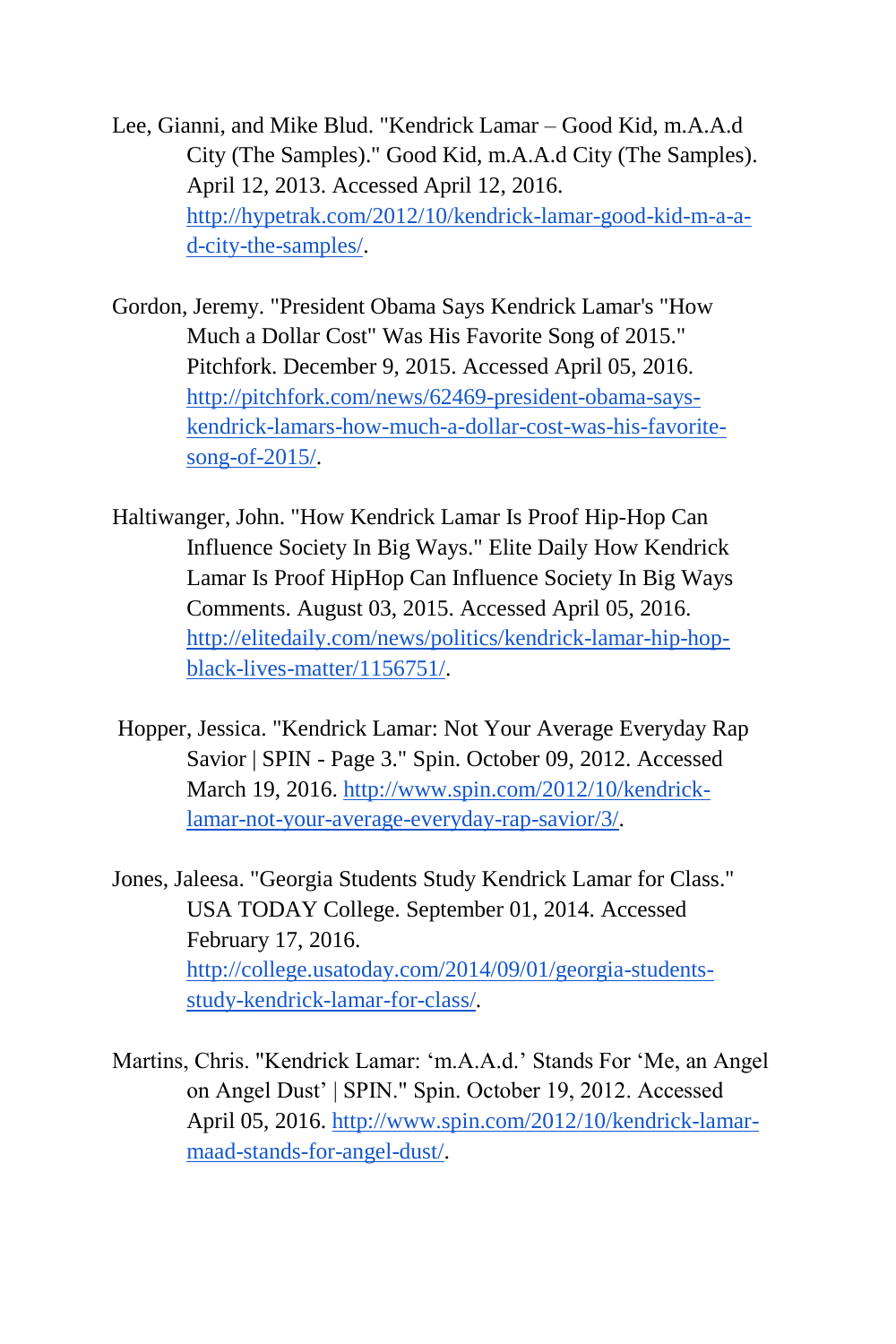NPR Staff. "Kendrick Lamar: 'I Can't Change The World Until I Change Myself First'" NPR. December 29, 2015. Accessed February 17, 2016. [http://www.npr.org/2015/12/29/461129966/kendrick-lamar-i](http://www.npr.org/2015/12/29/461129966/kendrick-lamar-i-cant-change-the-world-until-i-change-myself-first)[cant-change-the-world-until-i-change-myself-first.](http://www.npr.org/2015/12/29/461129966/kendrick-lamar-i-cant-change-the-world-until-i-change-myself-first)

- Minsker, Evan. "Fox News Pundits Claim Kendrick Lamar's BET Awards Performance "Incites Violence"" Pitchfork. June 30, 2015. Accessed March 21, 2016. [http://pitchfork.com/news/60195-fox-news-pundits-claim](http://pitchfork.com/news/60195-fox-news-pundits-claim-kendrick-lamars-bet-awards-performance-incites-violence/)[kendrick-lamars-bet-awards-performance-incites-violence/.](http://pitchfork.com/news/60195-fox-news-pundits-claim-kendrick-lamars-bet-awards-performance-incites-violence/)
- Piffin, Blake. "Police Harassment Leads to Crowd Singing Kendrick Lamar's "Alright"" YouTube. July 28, 2015. Accessed April 05, 2016[.](https://www.youtube.com/watch?v=VUC_DOhfzwQ) [https://www.youtube.com/watch?v=VUC\\_DOhfzwQ.](https://www.youtube.com/watch?v=VUC_DOhfzwQ)
- Ramirez, Matthew. "Review: Kendrick Lamar, 'untitled Unmastered.' | SPIN." Spin. March 09, 2016. Accessed March 14, 2016. [http://www.spin.com/2016/03/review-kendrick-lamar-untitled](http://www.spin.com/2016/03/review-kendrick-lamar-untitled-unmastered/)[unmastered/.](http://www.spin.com/2016/03/review-kendrick-lamar-untitled-unmastered/)

Rossignol, Derrick. "Crowd Chants Kendrick Lamar's "Alright" At D.C. Million Man March." Pigeons Planes. October 10, 2015. Accessed April 05, 2016. [http://pigeonsandplanes.com/2015/10/kendrick-lamar-alright](http://pigeonsandplanes.com/2015/10/kendrick-lamar-alright-million-man-march/)[million-man-march/.](http://pigeonsandplanes.com/2015/10/kendrick-lamar-alright-million-man-march/)

Shipley, Al. "It's One of the Most Important Rap Moments of the Decade - and You Can't Buy It - 9 Ways Kendrick Lamar's 'Control' Verse Changed the World." Rolling Stone. March 11, 2015. Accessed February 17, 2016. [http://www.rollingstone.com/music/lists/9-ways-kendrick](http://www.rollingstone.com/music/lists/9-ways-kendrick-lamars-control-verse-changed-the-world-20150311/its-one-of-the-most-important-rap-moments-of-the-decade-and-you-cant-buy-it-20150310)[lamars-control-verse-changed-the-world-20150311/its-one-of](http://www.rollingstone.com/music/lists/9-ways-kendrick-lamars-control-verse-changed-the-world-20150311/its-one-of-the-most-important-rap-moments-of-the-decade-and-you-cant-buy-it-20150310)[the-most-important-rap-moments-of-the-decade-and-you-cant](http://www.rollingstone.com/music/lists/9-ways-kendrick-lamars-control-verse-changed-the-world-20150311/its-one-of-the-most-important-rap-moments-of-the-decade-and-you-cant-buy-it-20150310)[buy-it-20150310.](http://www.rollingstone.com/music/lists/9-ways-kendrick-lamars-control-verse-changed-the-world-20150311/its-one-of-the-most-important-rap-moments-of-the-decade-and-you-cant-buy-it-20150310)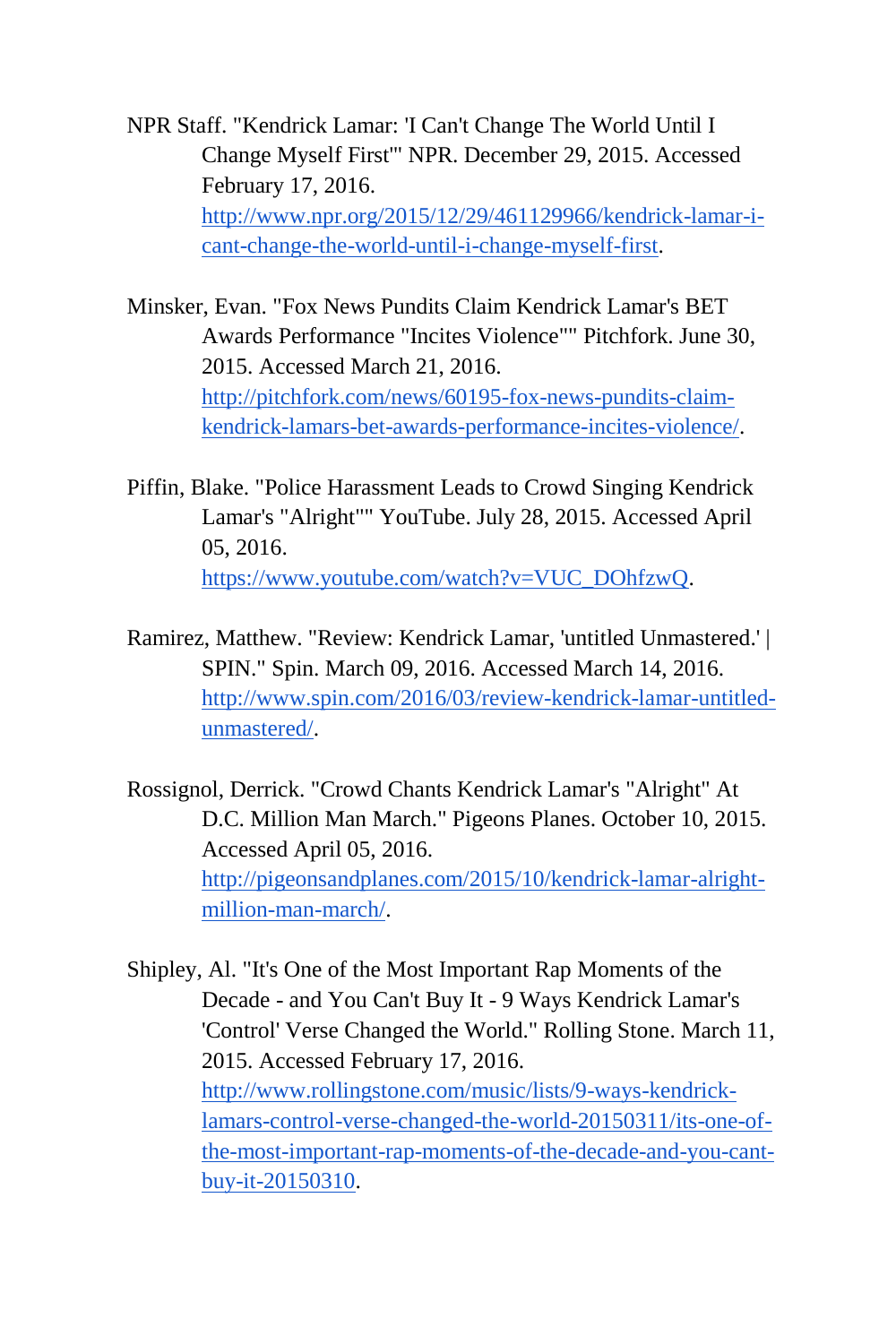Soderberg, Brandon. "Kendrick Lamar's Verse at the BET Hip-Hop Awards Is the Best Thing He's Done This Year | SPIN." Spin. October 16, 2013. Accessed February 17, 2016. [http://www.spin.com/2013/10/kendrick-lamar-bet-hip-hop](http://www.spin.com/2013/10/kendrick-lamar-bet-hip-hop-awards-top-dog-drake-jay-z/)[awards-top-dog-drake-jay-z/.](http://www.spin.com/2013/10/kendrick-lamar-bet-hip-hop-awards-top-dog-drake-jay-z/)

- Staff, Noisey. "Here's Everything We Know About Kendrick Lamar's 'untitled Unmastered.'" NOISEY. March 04, 2016. Accessed April 25, 2016. [http://noisey.vice.com/blog/heres-everything](http://noisey.vice.com/blog/heres-everything-we-know-about-kendrick-lamars-untitled-unmastered-on-one-webpage)[we-know-about-kendrick-lamars-untitled-unmastered-on-one](http://noisey.vice.com/blog/heres-everything-we-know-about-kendrick-lamars-untitled-unmastered-on-one-webpage)[webpage.](http://noisey.vice.com/blog/heres-everything-we-know-about-kendrick-lamars-untitled-unmastered-on-one-webpage)
- Steve, Inskeep. "What Is It About Kendrick Lamar?" NPR. October 28, 2014. Accessed February 17, 2016. [http://www.npr.org/2014/10/28/359340269/what-is-it-about](http://www.npr.org/2014/10/28/359340269/what-is-it-about-kendrick-lamar)[kendrick-lamar.](http://www.npr.org/2014/10/28/359340269/what-is-it-about-kendrick-lamar)
- Stutz, Colin. "Kendrick Lamar Is Now the Subject of a College Course | SPIN." Spin. September 04, 2014. Accessed April 25, 2016. [http://www.spin.com/2014/09/kendrick-lamar-good-kid-maad](http://www.spin.com/2014/09/kendrick-lamar-good-kid-maad-city-college-course/)[city-college-course/.](http://www.spin.com/2014/09/kendrick-lamar-good-kid-maad-city-college-course/)

Thompson, Stephen. "For 20 Minutes, The Grammys Transcend The Awards-Show Blahs." NPR. February 16, 2016. Accessed February 17, 2016. [http://www.npr.org/sections/monkeysee/2016/02/16/46688803](http://www.npr.org/sections/monkeysee/2016/02/16/466888035/for-20-minutes-the-grammys-transcend-the-awards-show-blahs) [5/for-20-minutes-the-grammys-transcend-the-awards-show](http://www.npr.org/sections/monkeysee/2016/02/16/466888035/for-20-minutes-the-grammys-transcend-the-awards-show-blahs)[blahs.](http://www.npr.org/sections/monkeysee/2016/02/16/466888035/for-20-minutes-the-grammys-transcend-the-awards-show-blahs)

- Tucker, Ken. "There Is A Rich World In Kendrick Lamar's 'To Pimp A Butterfly'" NPR. April 9, 2015. Accessed February 17, 2016. [http://www.npr.org/2015/04/09/398521315/there-is-a-rich](http://www.npr.org/2015/04/09/398521315/there-is-a-rich-world-in-kendrick-lamars-to-pimp-a-butterfly)[world-in-kendrick-lamars-to-pimp-a-butterfly.](http://www.npr.org/2015/04/09/398521315/there-is-a-rich-world-in-kendrick-lamars-to-pimp-a-butterfly)
- Wang, Oliver. "'To Pimp A Butterfly' Aspires To Be Music's Great American Novel." NPR. March 18, 2015. Accessed February